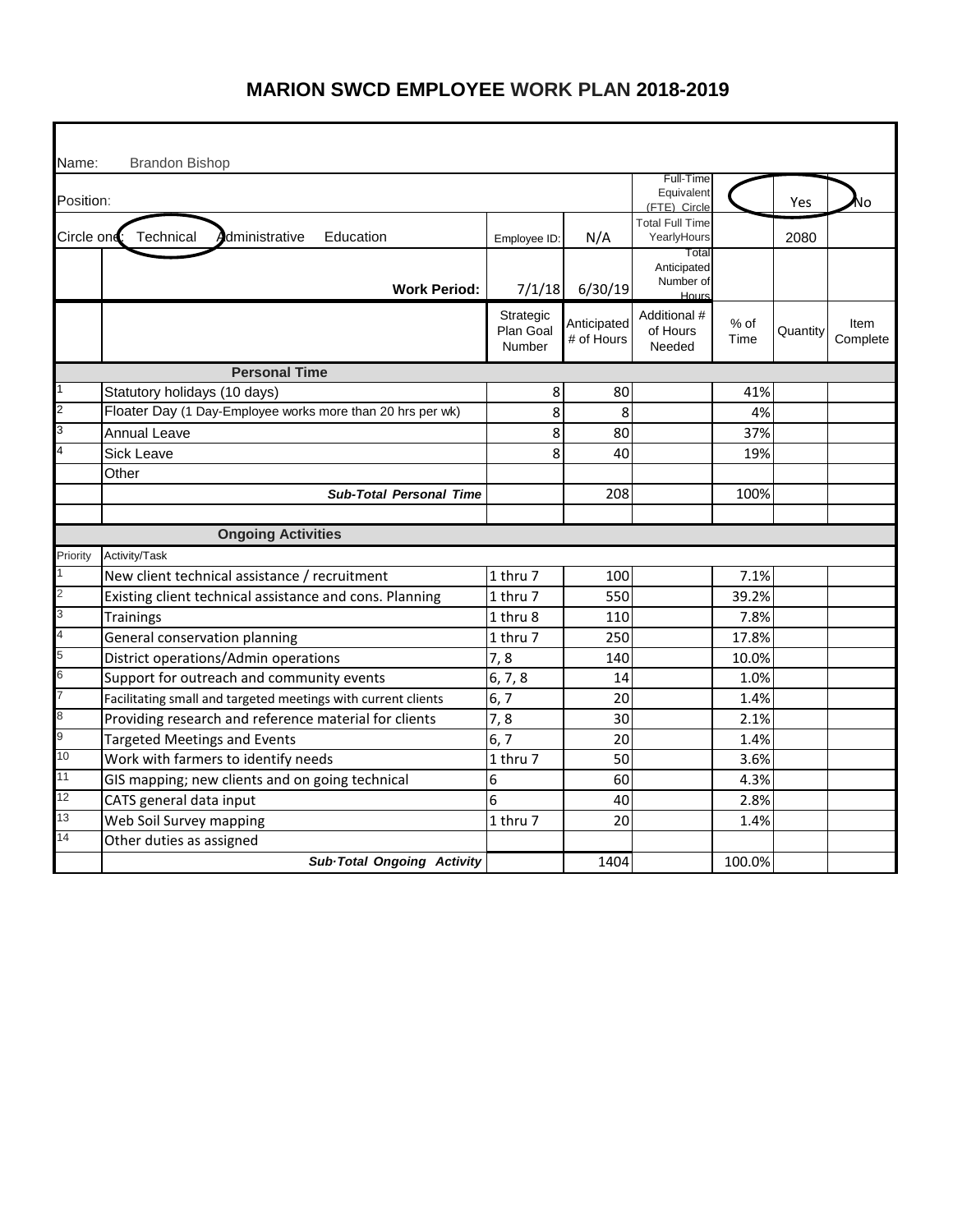|                | <b>Project or Program Activities</b>                            |          |     |      |  |
|----------------|-----------------------------------------------------------------|----------|-----|------|--|
| Priority       | Activity/Task                                                   |          |     |      |  |
|                | LAP general work and grant writing                              | 1 thru 7 | 250 | 54%  |  |
|                | Previous LAP and OWEB audits                                    | 6, 7     | 20  | 4%   |  |
| 3              | OWEB general work and grant writing                             | 1 thru 7 | 40  | 9%   |  |
| 4              | Partnership program/project assistance                          | 1 thru 7 | 50  | 11%  |  |
| 5              | CATS project design                                             | 1 thru 7 | 100 | 22%  |  |
|                | Sub-Total Project Activity                                      |          | 460 | 100% |  |
|                |                                                                 |          |     |      |  |
|                | TOTALS FROM ONGOING AND PROJECT ACTIVITIES                      |          |     |      |  |
|                | <b>Employee Goals for Fiscal Year</b>                           |          |     |      |  |
|                | Increase Cover Crop Efforts in District                         |          |     |      |  |
| $\overline{2}$ | Develop future workshops and meetings for clients               |          |     |      |  |
| 3              | Improve technical assistance ability                            |          |     |      |  |
| $\overline{a}$ | Connect with more commissions and organizations                 |          |     |      |  |
| 5              | Identify emerging issues in agricultural community              |          |     |      |  |
| 6              | Continue to improve LAP applications                            |          |     |      |  |
| 7              | Increase GIS program knowledge                                  |          |     |      |  |
| 8              | Increase participation in SPG program with new innovative ideas |          |     |      |  |
| 9              | Develop relationships in targeted areas of district             |          |     |      |  |
| 10             |                                                                 |          |     |      |  |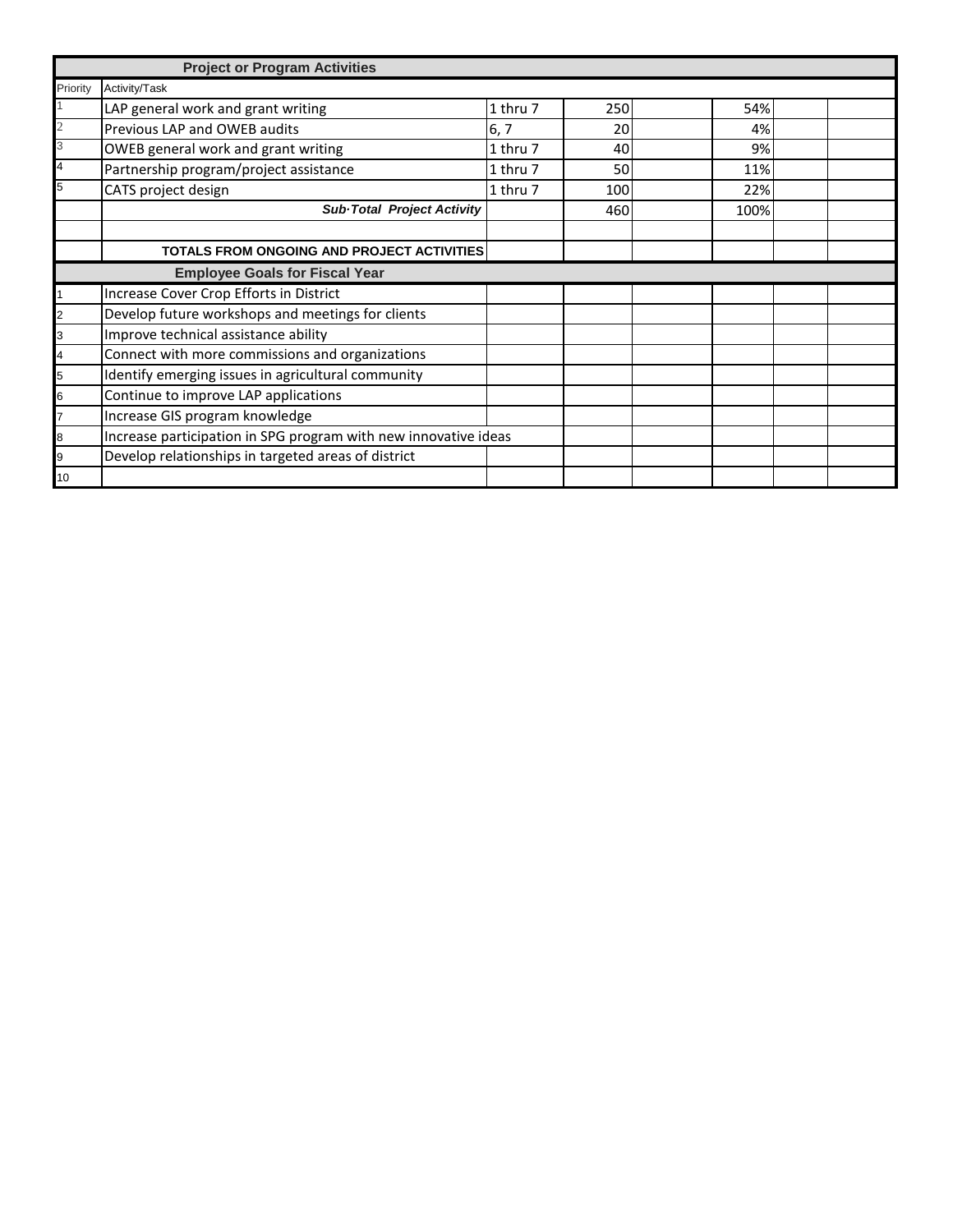| Name:          | 2018-2019<br>Jane Keppinger                                                                                         |                                  |                           |                                            |              |          |                  |
|----------------|---------------------------------------------------------------------------------------------------------------------|----------------------------------|---------------------------|--------------------------------------------|--------------|----------|------------------|
| Position:      | District Manager                                                                                                    |                                  |                           | Full-Time<br>Equivalent<br>(FTE) Circle    |              | Yes      | No               |
|                | Circle one: Technical<br>Administrative<br><b>Education</b>                                                         | Employee ID:                     | N/A                       | <b>Total Full Time</b><br>YearlyHours      |              | 2080     |                  |
|                | <b>Work Period:</b>                                                                                                 | 7/1/18                           | 6/30/19                   | Total<br>Anticipated<br>Number of<br>Hours |              | 2080     |                  |
|                |                                                                                                                     | Strategic<br>Plan Goal<br>Number | Anticipated<br># of Hours | Addiitional #<br>of Hours<br>Needed        | % of<br>Time | Quantity | Item<br>Complete |
|                | <b>Personal Time</b>                                                                                                |                                  |                           |                                            |              |          |                  |
|                | Statutory holidays (10 days)                                                                                        |                                  | 80                        |                                            |              |          |                  |
| $\overline{2}$ | Floater Day (1 Day-Employee works more than 20 hrs per wk)                                                          |                                  | 8                         |                                            |              |          |                  |
|                | Annual Leave                                                                                                        |                                  | 80                        |                                            |              |          |                  |
|                | Sick Leave                                                                                                          |                                  | 24                        |                                            |              |          |                  |
|                | Other                                                                                                               |                                  |                           |                                            |              |          |                  |
|                | <b>Sub-Total Personal Time</b>                                                                                      |                                  | 192                       |                                            | 9.2%         |          |                  |
|                | <b>Ongoing Activities</b>                                                                                           |                                  |                           |                                            |              |          |                  |
| Priority       | Activity/Task                                                                                                       |                                  |                           |                                            |              |          |                  |
|                | <b>District Operations (State Statute Requirements)</b><br>Coordinate the Development of 2019-20 Employee Annual    |                                  |                           |                                            |              |          |                  |
| 2              | <b>Work Plans</b>                                                                                                   | 8                                | 8                         |                                            |              |          |                  |
| 3              | Provide financial information/article for Annual Report & submit                                                    |                                  |                           |                                            |              |          |                  |
|                | Annual Audit to ODA                                                                                                 | 8                                | 12                        |                                            |              |          |                  |
| $\overline{4}$ | Facilitate the District's Annual Meeting & Publish Public Meeting                                                   |                                  |                           |                                            |              |          |                  |
|                | <b>Notices</b>                                                                                                      | 6, 8                             | 16                        |                                            |              |          |                  |
|                | Faciliate the development of the District's Annual Report                                                           | 8                                | 8                         |                                            |              |          |                  |
| 6              | Seek Faciltator to Assist with Review and Update of SWCD                                                            |                                  |                           |                                            |              |          |                  |
|                | Strategic Plan with Board<br>Distrubute District's 2018 Director Election Information/Publish                       | 8                                | 8                         |                                            |              |          |                  |
|                | Notice                                                                                                              | 6, 8                             | 12                        |                                            |              |          |                  |
| 8              | <b>Sub-Total District OperationsTime</b>                                                                            |                                  | 64                        |                                            | 3.1%         |          |                  |
| Priority       | <b>Technical Management</b>                                                                                         |                                  |                           |                                            |              |          |                  |
|                | Orgnaize, lead & attend technical staff meetings weekly or as                                                       |                                  |                           |                                            |              |          |                  |
|                | needed                                                                                                              | $1 - 6, 8$                       | 96                        |                                            |              |          |                  |
|                | Perform client/project site visits with technical staff                                                             | $1 - 6, 8$                       | 32                        |                                            |              |          |                  |
| 3              | Review client, project, program folders for accurancy and                                                           |                                  |                           |                                            |              |          |                  |
|                | compliance                                                                                                          | $1 - 6, 8$                       | 36                        |                                            |              |          |                  |
|                | Continue review of Landowner Assistance Program for possible                                                        |                                  |                           |                                            |              |          |                  |
|                | revisions and updates as needed                                                                                     | $1 - 6, 8$                       | 24                        |                                            |              |          |                  |
|                | Sub-Total Technical ManagementTime                                                                                  |                                  | 188                       |                                            | 9.0%         |          |                  |
| Priority       | <b>Financial Management</b>                                                                                         |                                  |                           |                                            |              |          |                  |
|                | Comply annually with Oregon Budget Law requirements by<br>doing research for updates, attending training etc.       | 8                                | 16                        |                                            |              |          |                  |
| $\overline{2}$ | Manage Current Budget, Prepare 2019-20 Budget, Publish                                                              |                                  |                           |                                            |              |          |                  |
| 3              | Notices, Organize Budget Committee Meeting & Hearing                                                                | 8                                | 56                        |                                            |              |          |                  |
|                | Review monthly payroll and quarterly reports                                                                        | 8                                | 8                         |                                            |              |          |                  |
| 5              | Review & prepare monthly Accts. Rec./Accts. Payable                                                                 | 8                                | 12                        |                                            |              |          |                  |
|                | Create/correlate monthly financial statements for Board                                                             | 8                                | 24                        |                                            |              |          |                  |
|                | Administer or manage contracts, agreements, office leases<br>Prepare ODA Financial & Submit Quarterly Grant Reports | 8<br>8                           | 24<br>8                   |                                            |              |          |                  |
|                | Review RFPs for Audit Services. Interview potential firms.                                                          |                                  |                           |                                            |              |          |                  |
|                | Prepare paperwork for 2017-18 annual audit. Seek Board                                                              |                                  |                           |                                            |              |          |                  |
|                | approval in December. Electronically file report with Secretary of                                                  |                                  |                           |                                            |              |          |                  |
|                | State & provide copy to ODA                                                                                         | 8                                | 36                        |                                            |              |          |                  |
|                | Research & Implement any new cost saving measures in district                                                       |                                  |                           |                                            |              |          |                  |
|                | operations                                                                                                          | 8                                | 8                         |                                            |              |          |                  |
|                | Sub-Total Financial Management Time                                                                                 |                                  | 192                       |                                            | 9.2%         |          |                  |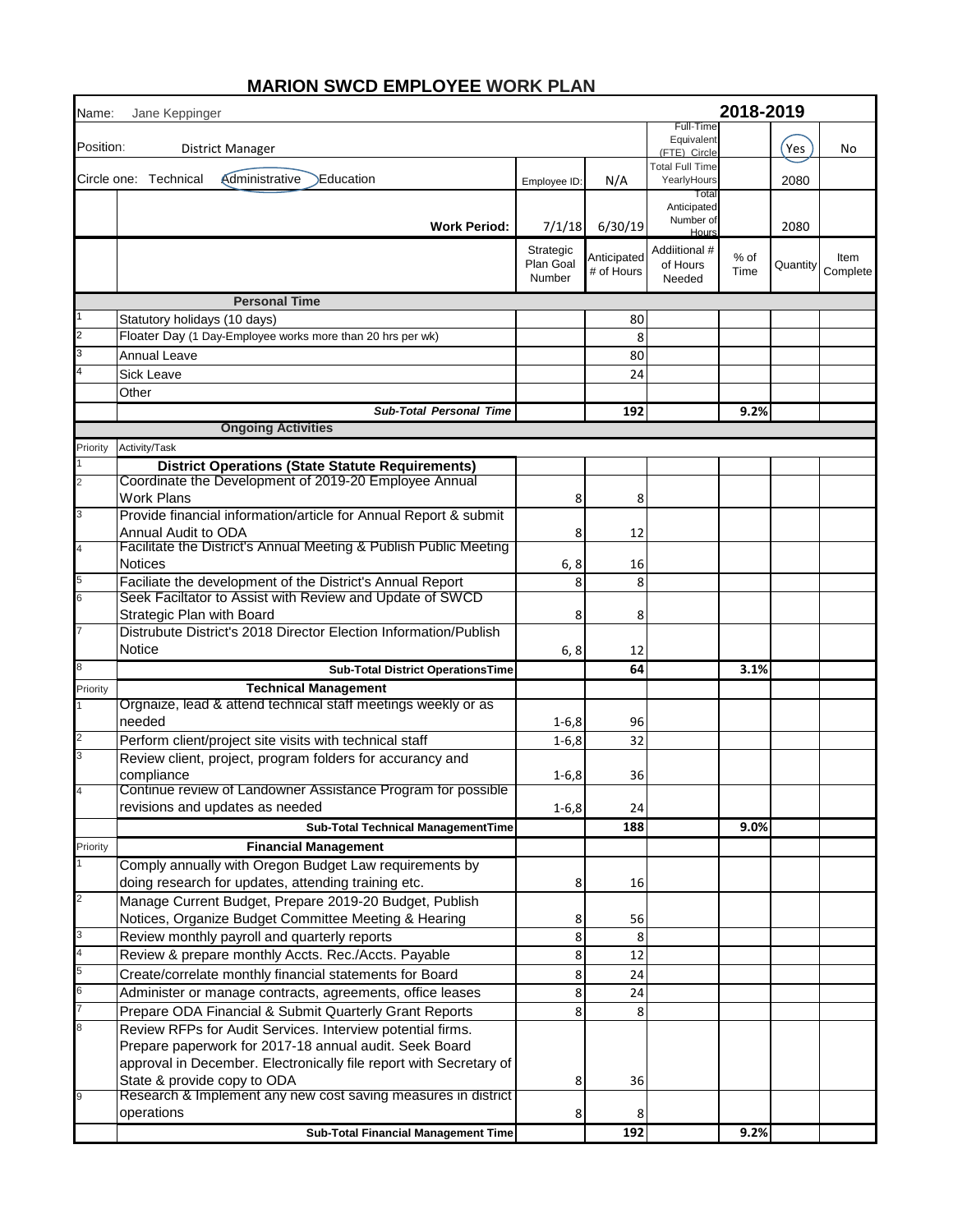| Priority | <b>Administration (Office &amp; Personnel)</b>                  |         |      |       |   |  |
|----------|-----------------------------------------------------------------|---------|------|-------|---|--|
|          | Perform employee performance evaluations. Meet with             |         |      |       |   |  |
|          | employees when needed to provide training & discuss workload,   |         |      |       |   |  |
|          | peformance                                                      | 8       | 48   |       |   |  |
|          | Annually review & evaluate SWCD Programs w/employees            | 8       | 36   |       |   |  |
|          | Review current employee Annual Work Plan & update when          |         |      |       |   |  |
|          | needed                                                          | 8       | 24   |       |   |  |
|          | Develop my 2019-20 Work Plan Information                        | 8       | 8    |       |   |  |
|          | Create, maintain, update position descriptions & hire any       |         |      |       |   |  |
|          | additional staff as needed                                      | 8       | 48   |       |   |  |
| 6        | Review and update District polices, forms etc.                  | 8       | 48   |       |   |  |
|          |                                                                 |         |      |       |   |  |
|          | Oversee the purchase of District supplies, equipment or vehicle | 8       | 12   |       |   |  |
|          | Evaluate & Implement the need to contract out various           |         |      |       |   |  |
| 8        | administrative or technical work                                | 8       | 40   |       |   |  |
| 9        | Complete regular tracking, reporting, requests i.e. ODA Grant   | 8       | 36   |       |   |  |
| 10       | Oversee/conduct office maintenance                              | 8       | 48   |       |   |  |
|          |                                                                 |         | 48   |       |   |  |
| 11       | Facilitate Leasing Office Space & Manage Office Sublease        | 6, 8    |      |       |   |  |
| 12       | Order/purchase supplies as needed                               | 8       | 12   |       |   |  |
|          | Discuss and develop 2019-21 ODA Scope of Work Tasks w/Ag        |         |      |       |   |  |
| 13       | WQ & SWCD Staff                                                 | 6, 8    | 4    |       |   |  |
|          | Oversee computer maintenance/software updates & needed          |         |      |       |   |  |
| 14       | hardware with contractor                                        | 6, 8    | 24   |       |   |  |
| 15       | Attend Partner/Local Advisory Committee Meetings                | 6, 8    | 8    |       |   |  |
|          | Answer E-mail, phone, visitor/staff questions or concerns,      |         |      |       |   |  |
| 16       | oversee all HR functions/implement new laws                     | 6, 8    | 480  |       |   |  |
| 17       | Prepare for and Attend Monthly Staff Meetings                   | 8       | 48   |       |   |  |
|          | Work with Directors & Committee members, prepare for &          |         |      |       |   |  |
| 18       | attend any SWCD Board, Budget & Committee Meetings              | 6, 8    | 96   |       |   |  |
|          | Compile Monthly Board & Committee Meeting Agendas &             |         |      |       |   |  |
| 19       | related documents                                               | 8       | 96   |       |   |  |
|          | Coordinate, Attend SWCD, Partners, Community Meetings or        |         |      |       |   |  |
| 20       | Events                                                          | 8       | 56   |       |   |  |
| 21       | Prepare Monthly Time Sheet/Expense Reports                      | 8       | 12   |       |   |  |
| 22       | Attend trainings, meetings or conferences as available          | 6, 8    | 48   |       |   |  |
|          | Sub-Total Administration Activity                               |         | 1280 | 61.5% |   |  |
|          |                                                                 |         |      |       |   |  |
|          | <b>Project or Program Activities</b>                            |         |      |       |   |  |
|          | Coordinate continued training on and populate the Conservation  |         |      |       |   |  |
|          | Activity Tracking Systems (CATS) Program                        | 8       | 48   |       |   |  |
|          | Assist Oregon Association of Conservation Districts (OACD)      |         |      |       |   |  |
|          | with their fall meeting arrangments and attend meeting. Serve   |         |      |       |   |  |
|          | on other OACD Committeess as requested or time allows           | 8       | 36   |       |   |  |
|          | Research, Seek Board Approval & Implement New                   |         |      |       |   |  |
|          | Conservation Programs or Project Ideas                          | $1 - 6$ | 40   |       |   |  |
|          | Provide/coordinate tranining of any new board members if        |         |      |       |   |  |
|          | elected                                                         | $1 - 8$ | 40   |       |   |  |
|          | Sub-Total Project Activity                                      |         | 164  | 7.9%  |   |  |
|          | TOTALS FROM ONGOING AND PROJECT ACTIVITIES                      |         | 2080 | 100%  |   |  |
|          | <b>Employee Goals for Fiscal Year</b>                           |         |      |       |   |  |
|          | Attend Additional Management and Other Benefical Trainings      |         |      |       | 2 |  |
|          |                                                                 |         |      |       |   |  |
|          | Research new programs or ideas to allocate District funds to    |         |      |       |   |  |
|          | implement more conservation projects/programs on the ground     |         |      |       |   |  |
|          | or redefine existing program criteria                           |         |      |       | 2 |  |
|          | Successfully Pass Financial Audit                               |         |      |       | 1 |  |
|          |                                                                 |         |      |       |   |  |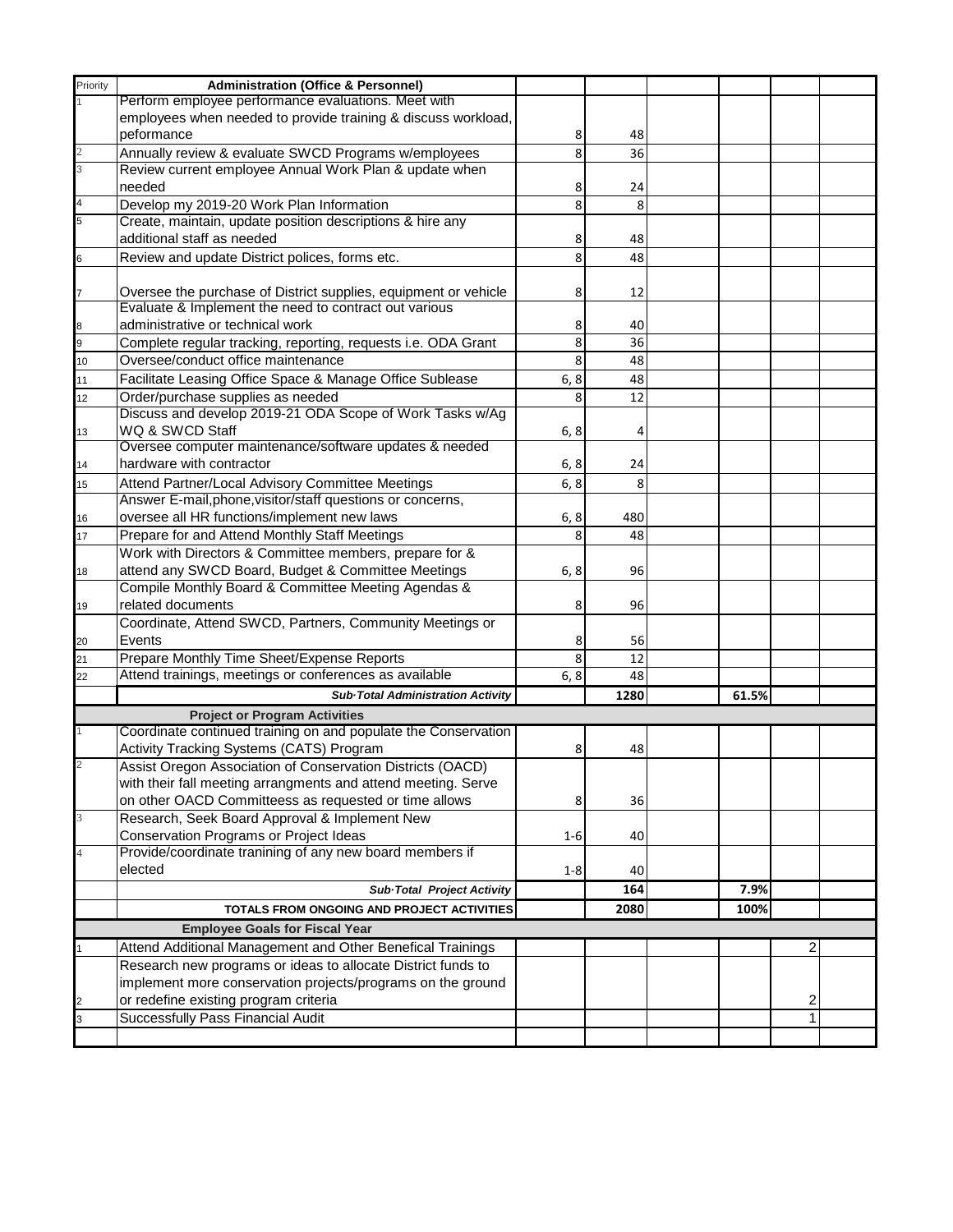# **2018-19 WORK PLAN**

| Name:          | <b>Janice Calkins</b>                                                                    |                        |         |                                            |                | 2018-2019 |
|----------------|------------------------------------------------------------------------------------------|------------------------|---------|--------------------------------------------|----------------|-----------|
|                | Position: Office Coordinator                                                             |                        |         | Full-Time<br>Equivalent<br>(FTE) Highlight | Yes            | No        |
|                | Highlight One in Yellow: Technical<br><b>Administrative</b><br>Education                 | Employee ID:           | N/A     | <b>Annual Work</b><br>Allotment (hours)    | 2080           |           |
|                | <b>Work Period:</b>                                                                      | 7/1/17                 | 6/30/18 | Anticipated<br>Annual Avg. No.<br>of Hrs.  | 2080           |           |
| Priority       | Activity/Task                                                                            | Strategic<br>Plan Goal | Planned | Actual                                     | $\frac{0}{0}$  | Completed |
|                |                                                                                          | Number                 | Hrs/yr  | Hrs/yr                                     |                |           |
|                | <b>Personal Time</b>                                                                     |                        |         |                                            |                |           |
| 1              | Statutory holidays + 1 day floater (11 total)                                            |                        | 88      |                                            | 4              |           |
| 2              | Annual Leave (12 Hr/mo)                                                                  |                        | 160     |                                            | 7              |           |
| 3              | Sick Leave (8 Hrs./mo) - better over than under.                                         |                        | 132     |                                            | $\overline{7}$ |           |
|                | <b>Sub-Total Personal Time</b>                                                           |                        | 380     |                                            | 18             |           |
|                |                                                                                          |                        |         |                                            |                |           |
|                | <b>Ongoing Activities</b>                                                                |                        |         |                                            |                |           |
|                | <b>Administrative/Operations:</b>                                                        |                        |         |                                            |                |           |
|                | Customer Service: Answer phones, greet walk-ins, etc.                                    | 6, 7, 8                | 229     |                                            | 11             |           |
| 2              | Info/Matls: walk-ins, callers, staff, partners & others, stock, log, display             | 6, 7, 8                | 45      |                                            | $\overline{2}$ |           |
| 3              | Records Management: Hard & electronic copies -Maintain,                                  |                        |         |                                            |                |           |
| 4              | Archive, Purge, Update (includes Conference room scheduling)                             | 9                      | 42      |                                            | 2              |           |
| 5              | House-Keeping: Office secured & tidied as needed.                                        | 6.9                    | 11      |                                            | $\mathbf 1$    |           |
| 6              | <b>Outside Errands:</b> Mail/Bank runs, pick up mat'ls/supplies, other.                  | 9                      | 22      |                                            | 1              |           |
| $\overline{7}$ | Supplies: Office, Postal - Maintain, Stock, Replenish                                    | 9                      | 35      |                                            | 1              |           |
| 8              | <b>Meetings:</b> Staff, Trainings, Conference Room Scheduling, Other                     | 6, 8                   | 70      |                                            | 3              |           |
| 9              | Annual Promo Items: Research, Order, Receive, Inventory (periodically)                   | 6, 7, 8                | 50      |                                            | $\overline{2}$ |           |
| 10             | Event Planning: Annual Mtg (Venue, Dinner, Invites, Eve. Program)                        | 6, 8                   | 52      |                                            | $\overline{2}$ |           |
| 11             | Donations: Contact (phone, mail, e-mail) multi-times, Request,                           |                        |         |                                            |                |           |
| 12             | Pick-up items, AckForms, Thank you cards, Advertise                                      | 6, 8                   | 52      |                                            | $\overline{2}$ |           |
| 13             | Posters (sell): Assist, prepare for shipping, mail, log, keep stock avail                | 6, 7                   | 5       |                                            | $\mathbf{1}$   |           |
| 14             | Promote/Advertise Dist.Events: Facebook, Libraries, Subscribers, etc.                    | 6, 7                   | 229     |                                            | 11             |           |
| 15             | Volunteers: Keep data bases for each updated                                             | 1, 6, 7                | 5       |                                            | 1              |           |
| 16             |                                                                                          |                        |         |                                            |                |           |
|                | <b>Projects</b>                                                                          |                        |         |                                            |                |           |
| 1              | <b>Brochure Acquisitions - Index &amp; Log Updates</b>                                   |                        | 22      |                                            | 1              |           |
| 2              | Misc. Other Duties/Activities (assist w/special projects, mailings, phone calls, events) |                        | 75      |                                            | 3              |           |
| 3              | <b>Newsletter (Qtrly)- Articles</b>                                                      |                        | 12      |                                            | 1              |           |
|                |                                                                                          |                        |         |                                            |                |           |
|                | <b>Sub-Total</b> Ongoing Activities                                                      |                        | 956     |                                            | 45             |           |
|                | <b>Outreach</b> (Events & Marketing (M.Contest))                                         |                        |         |                                            |                |           |
|                | Events-Workshops: Saturday Market, Other (includes set-up & prep)                        | 6, 7                   | 55      |                                            | 2              |           |
| 2              | Facebook                                                                                 |                        | 248     |                                            | 12             |           |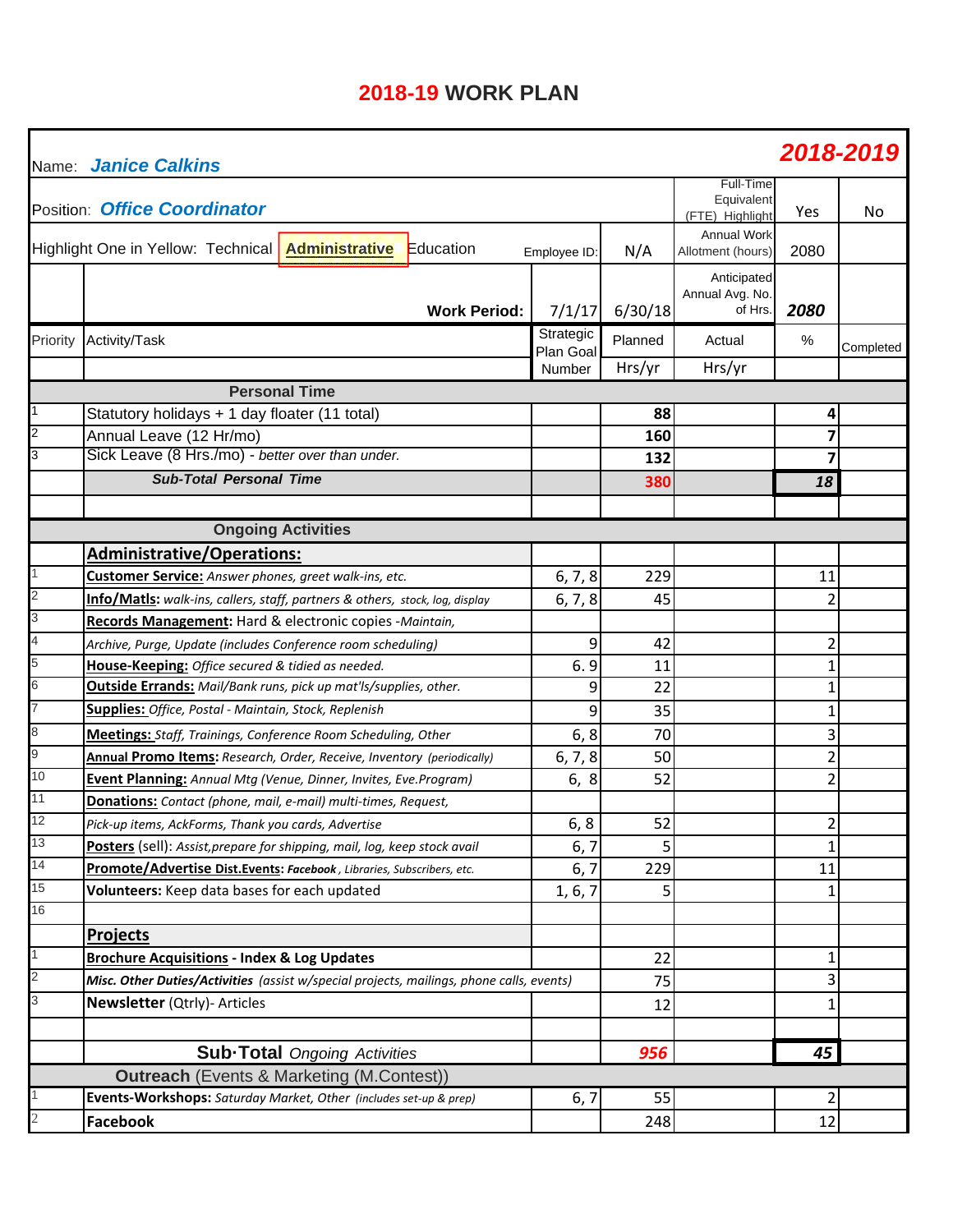|                | <b>Education</b>                                                                       |                       |                                     |                                         |                          |                            |
|----------------|----------------------------------------------------------------------------------------|-----------------------|-------------------------------------|-----------------------------------------|--------------------------|----------------------------|
|                | <b>Research/Develop New Educational Program for Teachers:</b>                          | 1, 2, 4, 5, 6, 7      | 420                                 |                                         | 22                       |                            |
|                | Teachers contacted would like: Lottery/drawing or chance to win through essay writings |                       |                                     |                                         |                          |                            |
|                | educational resource materials related to environment/conservation.                    |                       |                                     |                                         |                          |                            |
|                | Video presentations on various subjects, according to various grade levels             |                       |                                     |                                         |                          |                            |
|                | available on You-Tube. Classroom presentations given by professionals                  |                       |                                     |                                         |                          |                            |
|                | on subjects taught. Workshops/trainings for educators.                                 |                       |                                     |                                         |                          |                            |
|                |                                                                                        |                       |                                     |                                         |                          |                            |
|                |                                                                                        | 6, 7                  |                                     |                                         |                          |                            |
|                | <b>Program Activities</b>                                                              |                       |                                     |                                         |                          |                            |
| 9              | <b>MES:</b> Connect with area Landscapers/Gardeners,                                   | 1, 6, 7               | 21                                  |                                         | 1                        |                            |
| 10             | Advertise with flyers, mailings, posting on web/facebook, CCTV Community Billboard     |                       |                                     |                                         |                          |                            |
| 11             | <b>Subtotal Project Activity</b>                                                       |                       | 744                                 |                                         | 37                       |                            |
| 12             |                                                                                        |                       |                                     |                                         |                          |                            |
|                | <b>Totals from Personal Time, On-going and Project Activities</b>                      |                       | 2080                                |                                         |                          |                            |
|                | <b>Program or Activity</b>                                                             | Ongoing<br>Activity # | Project or<br>Program<br>Activity # | Projected Total Total<br><b>Numbers</b> | Actual<br><b>Numbers</b> | $Increase +$<br>Decrease - |
|                | <b>Create New Education Program:</b>                                                   | 6, 7                  | X                                   | 500                                     |                          |                            |
|                |                                                                                        |                       |                                     |                                         |                          |                            |
| $\overline{2}$ | <b>MES:</b> Landscapers, City Public Works Dept, Planning & Development, Parks         | 1, 6, 8               | X                                   |                                         |                          |                            |
|                | Dept.                                                                                  |                       |                                     |                                         |                          |                            |
|                | <b>Employee Goals for Fiscal Year</b>                                                  |                       |                                     |                                         |                          |                            |
|                | Eliminate K-5 Grade Mural Contest & Research & Develop                                 | 8                     | X                                   | 500                                     |                          |                            |
|                | worthwhile program to assist K-8 (possibly: 5th-8th Grade                              |                       |                                     |                                         |                          |                            |
|                | Only) Educators have ready to roll out in January of 2020.                             |                       |                                     | <b>Total %</b>                          | 100                      |                            |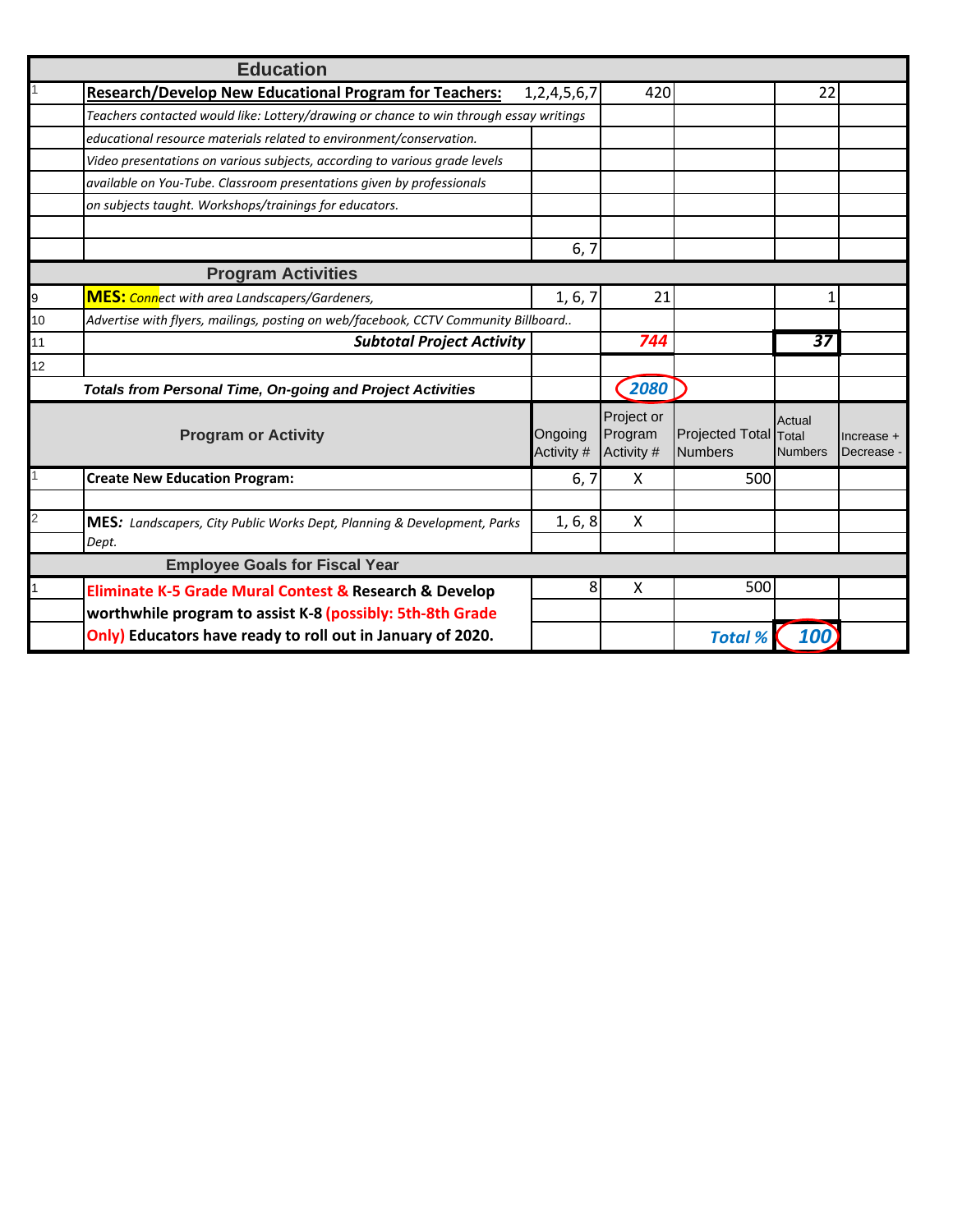|                     | <b>MARION SWCD EMPLOYEE WORK PLAN</b>                                                                                                                                  |                        |             |                         |      |          |
|---------------------|------------------------------------------------------------------------------------------------------------------------------------------------------------------------|------------------------|-------------|-------------------------|------|----------|
| Name:               | Jenny Meisel                                                                                                                                                           |                        |             |                         |      |          |
|                     |                                                                                                                                                                        |                        |             | Full-Time<br>Equivalent |      |          |
| Position:           | Native and Invasive Plant Specialist                                                                                                                                   |                        |             | (FTE)<br>Total Full     | Yes  | No.      |
|                     | Circle one: Technical<br>Administrative<br>Education                                                                                                                   | Employee ID:           | N/A         | Time<br>YearlyHours     | 2080 |          |
|                     |                                                                                                                                                                        |                        |             | Tota<br>Anticipated     |      |          |
|                     | <b>Work Period:</b>                                                                                                                                                    | 7/1/18                 | 6/30/19     | Number of<br>$H$ oun    | 1872 | 90%      |
|                     |                                                                                                                                                                        | Strategic Plan         | Anticipated |                         |      | ltem     |
|                     |                                                                                                                                                                        | Goal Number            | # of Hours  | % of Time Quantity      |      | Complete |
|                     | <b>Personal Time</b>                                                                                                                                                   |                        |             |                         |      |          |
|                     | Statutory holidays (10 days)                                                                                                                                           |                        | 80          | 4.3                     |      |          |
| $\overline{2}$<br>3 | Floater Day (1 Day-Employee works more than 20 hrs per wk)                                                                                                             |                        | 8           | 0.4                     |      |          |
|                     | Annual Leave<br>Sick Leave                                                                                                                                             |                        | 108<br>86.4 | 5.8<br>4.6              |      |          |
|                     | Other                                                                                                                                                                  |                        |             |                         |      |          |
|                     | <b>Sub-Total Personal Time</b>                                                                                                                                         |                        | 282.4       | 15.1                    |      |          |
|                     | <b>Ongoing Activities</b>                                                                                                                                              |                        |             |                         |      |          |
|                     | Administration: Maintain files, annual meeting; assist with interviewing and hiring                                                                                    | 8                      | 80          | 4.3                     |      |          |
| $\overline{c}$      | employees; answer phone                                                                                                                                                |                        |             |                         |      |          |
|                     | Attend Trainings not related to specific topic below; ie computer, first aid, etc.                                                                                     | 8                      | 16          | 0.9                     |      |          |
| 3                   | <b>Attend Staff meetings</b>                                                                                                                                           | 8                      | 36          | 1.9                     |      |          |
| 4                   | Coordinate annual native plant sale (see hours below)                                                                                                                  | 1,3,4,5,6,7,8          |             |                         |      |          |
|                     | Sub-Total Ongoing Activity                                                                                                                                             |                        | 132         | 7.1                     |      |          |
|                     | <b>Project or Program Activities</b><br><b>Native Plant Sale</b>                                                                                                       |                        |             |                         |      |          |
|                     | Work with vendors to order and secure plant material; work with Bauman's to                                                                                            |                        |             |                         |      |          |
|                     | secure venue                                                                                                                                                           | 5,6,8                  | 30          | 1.6                     |      |          |
|                     | Develop plant list and create documents for the plant sale: advertising flyers,                                                                                        | 1, 3, 4, 5, 6, 7       | 24          | 1.3                     |      |          |
|                     | handouts, newsletter articles, etc.<br>Coordinate volunteers and staff                                                                                                 | 6,7,8                  | 40          | 2.1                     |      |          |
|                     | Create/organize labels and signage for plants                                                                                                                          | 5,6,7                  | 8           | 0.4                     |      |          |
|                     |                                                                                                                                                                        |                        |             |                         |      |          |
|                     | Set up/take down and gather material, supplies and pick up plants for plant sale                                                                                       | 5,6,7,8                | 36          | 1.9                     |      |          |
|                     | Advertising and outreach for plant sale: create press release, prepare documents                                                                                       |                        |             |                         |      |          |
|                     | for media, talk to media, submit plant sale information to online media outlets and                                                                                    | 5,6,7,8                | 30          | 1.6                     |      |          |
|                     | partners etc<br><b>Subtotal: Native Plant Sale</b>                                                                                                                     |                        | 168         | 9.0                     |      |          |
|                     | <b>Native Plant Program</b>                                                                                                                                            |                        |             |                         |      |          |
|                     | Promote the use of native plants in the landscape by Providing technical                                                                                               |                        |             |                         |      |          |
|                     | assistance to the public and staff regarding native plants (phone calls, emails, site                                                                                  | 1,2,3,4,5,6,7,8        | 64          | 3.4                     |      |          |
|                     | visits, plant ID assistance); track activity using CATS program                                                                                                        |                        |             |                         |      |          |
|                     | Develop newsletter articles, presentations and documents related to native<br>plants; coordinate with other agencies and organizations                                 | 1, 2, 3, 4, 5, 6, 7, 8 | 24          | 1.3                     |      |          |
|                     | Attend trainings related to native plants                                                                                                                              | 1,2,3,4,5              | 24          | 1.3                     |      |          |
|                     | Collect and organize photos and herbarium specimens                                                                                                                    | 5,7,8                  | 8           | 0.4                     |      |          |
|                     | <b>Subtotal: Native Plant Program</b>                                                                                                                                  |                        | 120         | 6.4                     |      |          |
| 3                   | <b>Invasive Plants Program</b>                                                                                                                                         |                        |             |                         |      |          |
|                     | Provide technical assistance to the public and staff regarding invasive plants<br>(phone calls, emails, site visits, plant ID assistance); respond to invasive hotline | 1, 3, 4, 5, 6, 7, 8    | 96          | 5.1                     |      |          |
|                     | reports; track activity using CATS program                                                                                                                             |                        |             |                         |      |          |
|                     |                                                                                                                                                                        |                        |             |                         |      |          |
|                     | Work with the City of Salem on Knotweed treatment project; contact landowners                                                                                          | 1, 3, 4, 5, 6, 7, 8    | 10          | 0.5                     |      |          |
|                     | to gain permission to conduct treatments and inform them about the project<br>Work with Willamette Riverkeeper and Oregon State Parks on landowner                     |                        |             |                         |      |          |
|                     | outreach for aquatic invasive plant control project in Willamette Mission State                                                                                        | 1, 3, 4, 5, 6, 7, 8    | 20          | 1.1                     |      |          |
|                     | Park.                                                                                                                                                                  |                        |             |                         |      |          |
|                     | Collect and organize photos and herbarium specimens                                                                                                                    | 5,7,8                  | 8           | 0.4                     |      |          |
|                     | Develop newsletter articles, presentations and other informational documents<br>related to invasive plants                                                             | 1, 3, 4, 5, 6, 7, 8    | 20          | 1.1                     |      |          |
|                     | Attend trainings related to invasive plants--Annual Events (4 County Pull                                                                                              |                        |             |                         |      |          |
|                     | Together/ODA noxious Weed Symposium, etc)                                                                                                                              | 1,2,3,4,5              | 32          | 1.7                     |      |          |
|                     | Coordinate with other agencies and organizations: CWMA, No Ivy Coalition,                                                                                              |                        |             |                         |      |          |
|                     | Marion County Weed Control District, Oregon Dept of Ag, City of Salem etc., WIN<br>steering committee, Chair the Mid Willamette CWMA.                                  | 1,3,4,5,6,7,8          | 32          | 1.7                     |      |          |
|                     | <b>Subtotal: Invasive Plant Program</b>                                                                                                                                |                        | 218         | 11.6                    |      |          |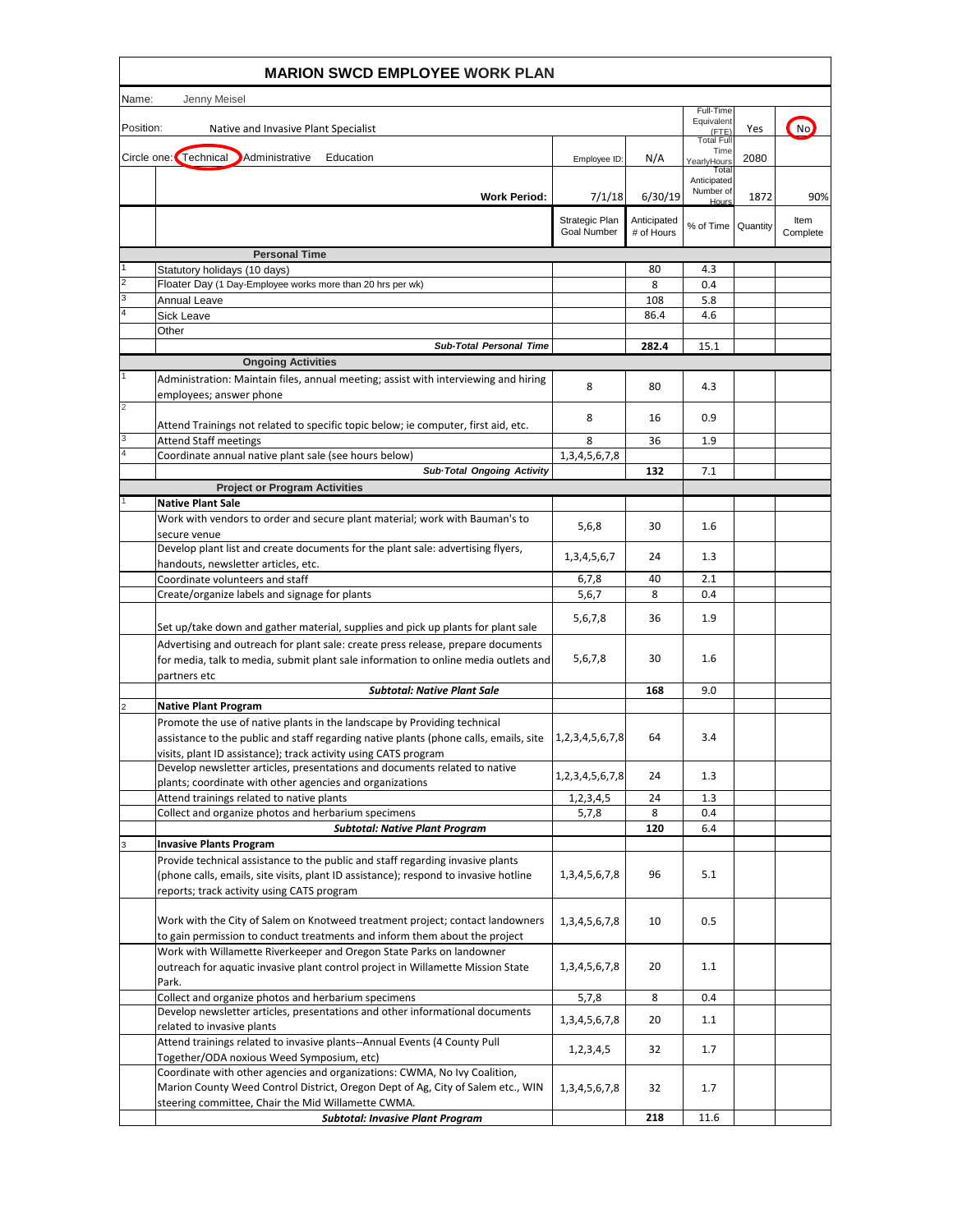|                | <b>Invasive Plant Surveys</b>                                                         |                        |      |         |  |
|----------------|---------------------------------------------------------------------------------------|------------------------|------|---------|--|
|                | Assess need to continue with invasive plant surveys in 2019                           | 5,6,7,8                | 8    | 0.4     |  |
|                | OSWB Grant: Partner with Marion Co. and NS Watershed Council to carry out             |                        |      |         |  |
|                | grant: oversee surveys, landowner outreach, data collection, data analysis,           | 5,6,7,8                | 70   | 3.7     |  |
|                | conduct workshop for landowners                                                       |                        |      |         |  |
|                | Maintain and update GPS equipment for survey use                                      | 5,8                    | 10   | 0.5     |  |
|                |                                                                                       |                        |      |         |  |
|                | <b>Subtotal: Invasive Plant Surveys</b>                                               |                        | 88   | 4.7     |  |
|                | <b>Backyard Habitat Improvement Program</b>                                           |                        |      |         |  |
|                | Continue with development of program; coordinate with City of Salem and Master        | 1, 2, 3, 4, 5, 6, 7, 8 | 100  | 5.3     |  |
|                | Gardeners to plan and implement pilot program                                         |                        |      |         |  |
|                | Continue to work with committee of local partners to define goals and work to         |                        |      |         |  |
|                | provide outreach and education regarding backyard habitat                             | 1, 2, 3, 4, 5, 6, 7, 8 | 18   | 1.0     |  |
|                |                                                                                       |                        | 8    | 0.4     |  |
|                | Contact local businesses to develop incentives for participants                       | 5,6,7,8                |      |         |  |
|                |                                                                                       | 1,2,3,4,5,6,7,8        | 16   | 0.9     |  |
|                | Attend trainings related to backyard habitat/Urban habitat/ecology conservation       |                        |      |         |  |
|                |                                                                                       |                        |      |         |  |
|                | Outreach to advertise program; Saturday market; flyers; newsletter articles           | 1, 2, 3, 4, 5, 6, 7, 8 | 32   | 1.7     |  |
|                | Subtotal: Backyard Habitat Improvement Program                                        |                        | 174  | 9.3     |  |
|                |                                                                                       |                        |      |         |  |
|                | <b>Education and Outreach</b>                                                         |                        |      |         |  |
|                | Assist with Education and Outreach Events sponsored by the District or other          |                        |      |         |  |
|                | agency partners; including tri county sponsored workshops. Education and              | 1, 3, 4, 5, 6, 7       | 36   | 1.9     |  |
|                | Outreach activities related to specific programs is accounted for within that         |                        |      |         |  |
|                | program above.                                                                        |                        |      |         |  |
|                | Assist Education Coordinator with annual education events: Salmon Watch,              |                        |      |         |  |
|                | Erosion Control Summit, Down by the Riverside, Outdoor school, Home School            | 1, 3, 4, 5, 6, 7       | 104  | 5.6     |  |
|                |                                                                                       |                        |      |         |  |
|                | Day etc.                                                                              |                        |      |         |  |
|                | Assist with coordination and attending outreach events: Saturday market, Earth        | 1, 3, 4, 5, 6, 7       | 24   | 1.3     |  |
|                | Day, Ag Fest, etc                                                                     |                        |      |         |  |
|                | Coordinate with NS Watershed Council to put on a series of Living on the Land         | 1, 2, 3, 4, 5, 6, 7, 8 | 48   | 2.6     |  |
|                | workshops for landowners                                                              |                        |      |         |  |
|                | <b>Subtotal: Education and Outreach</b>                                               |                        | 212  | 11.3    |  |
|                | LAP-Technical Assistance/Conservation Planning                                        |                        |      |         |  |
|                | Provide LAP support and technical assistance for planning staff; conduct site visits, |                        |      |         |  |
|                | create maps, site visit write ups; write specs for projects; support for ODA focus    | 1, 2, 3, 4, 5, 6, 7, 8 | 200  | 10.7    |  |
|                |                                                                                       |                        |      |         |  |
|                | area                                                                                  |                        |      |         |  |
|                | Update and input client data into CATS database                                       | 1,2,3,4,5,6,8          | 100  | 5.3     |  |
|                | Provide GIS support for staff                                                         | 1, 2, 3, 4, 5, 6, 7, 8 | 24   | 1.3     |  |
|                | Manage GIS Data                                                                       | 1,2,3,4,5,6,8          | 16   | 0.9     |  |
|                | Develop GIS database for staff data collection in ArcCollector/ArcGIS Online. Train   |                        |      |         |  |
|                | staff how to use program and collect data                                             | 1,2,3,4,5,6,8          | 60   | 3.2     |  |
|                | Attend weekly tech meetings                                                           | 1, 2, 3, 4, 5, 6, 8    | 100  | 5.3     |  |
|                | <b>Subtotal: Lap Assistance/Conservation Planning</b>                                 |                        | 500  | 26.7    |  |
|                |                                                                                       |                        |      |         |  |
|                | Sub-Total Project Activity                                                            |                        |      |         |  |
|                |                                                                                       |                        | 1480 | 79.1    |  |
|                | Sub-Total Ongoing Activity                                                            |                        | 140  | $7.5\,$ |  |
|                | TOTALS FROM ONGOING AND PROJECT ACTIVITIES                                            |                        | 1620 | 86.5    |  |
|                | TOTALS FROM PERSONAL TIME                                                             |                        | 252  | 13.5    |  |
|                | <b>TOTAL TIME</b>                                                                     |                        | 1872 | 100.0   |  |
|                | <b>Employee Goals for Fiscal Year</b>                                                 |                        |      |         |  |
|                | Refine pilot program for BHIP-continue to work with Master Gardeners to develop       |                        |      |         |  |
|                |                                                                                       |                        |      |         |  |
|                | program                                                                               |                        |      |         |  |
|                | Develop incentives for BHIP program; work with local businesses to offer              |                        |      |         |  |
| $\overline{c}$ | incentives                                                                            |                        |      |         |  |
| 3              | Take a leadership or project management course/training                               |                        |      |         |  |
|                | Take online GIS training courses--learn ArcGIS Online/ArcCollector for ipad data      |                        |      |         |  |
|                | collection. Develop database for staff data collection. Train staff how to collect    |                        |      |         |  |
|                | data                                                                                  |                        |      |         |  |
|                |                                                                                       |                        |      |         |  |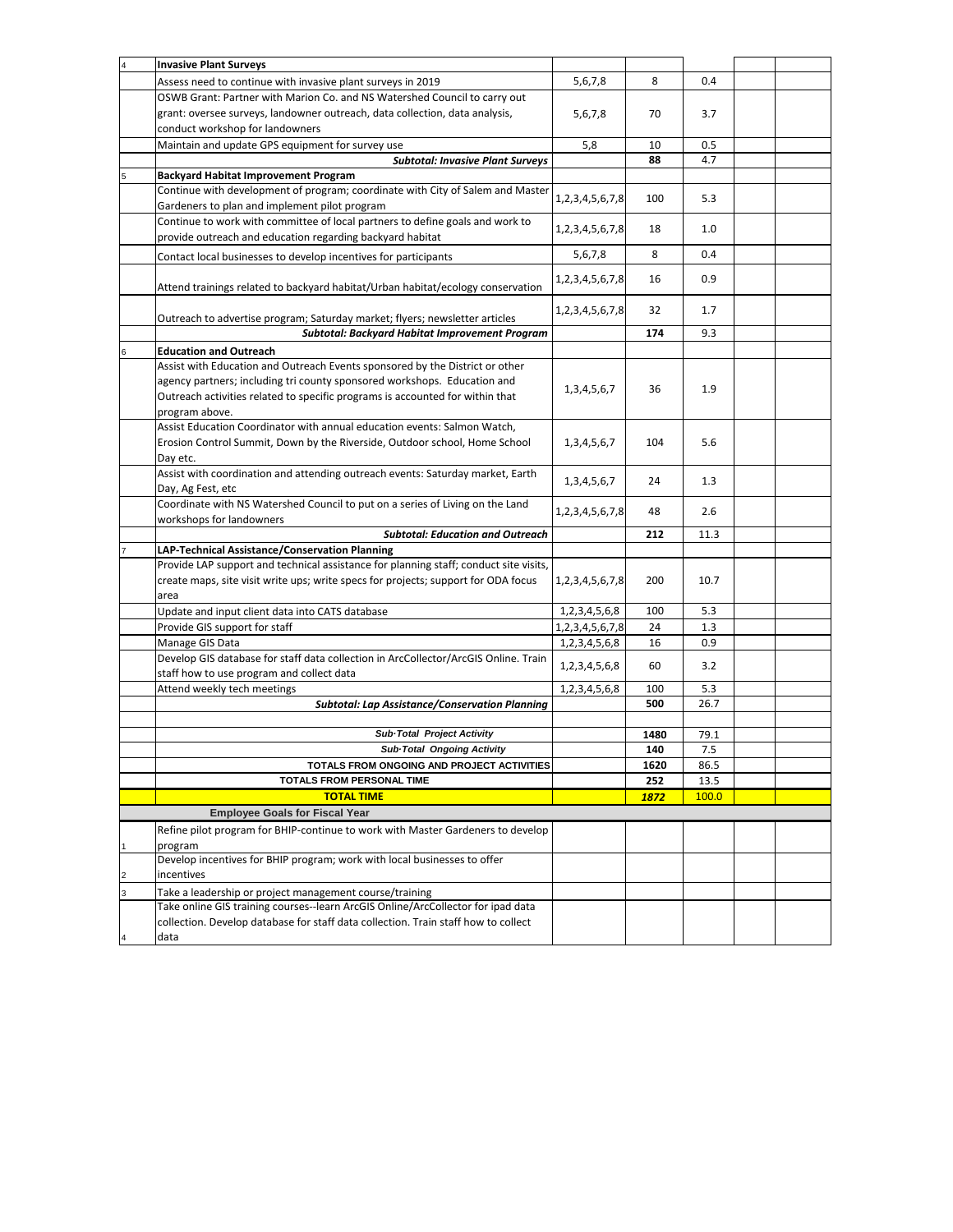|                          | Name: Meredith J. Hoffman                                        |                        |             |                                        |      |                |          |
|--------------------------|------------------------------------------------------------------|------------------------|-------------|----------------------------------------|------|----------------|----------|
|                          |                                                                  |                        |             | Full-Time                              |      |                |          |
| Position:                | Conservation Program & Partnership Lead                          |                        |             | Equivalent                             |      | Yes            | No       |
|                          |                                                                  |                        |             | (FTE) Circle<br><b>Total Full Time</b> |      |                |          |
| Circle one               | Technical<br>Administrative<br>Education                         | Employee ID:           | N/A         | YearlyHours                            |      | 100%           | 2080     |
|                          |                                                                  |                        |             | Total<br>Anticipated                   |      |                |          |
|                          | <b>Work Period:</b>                                              | 7/1/18                 | 6/30/19     | Number of<br>Hours                     |      | 100%           | 2080     |
|                          |                                                                  | Strategic<br>Plan Goal | Anticipated | Addiitional #<br>of Hours              | % of | Quantity       | Item     |
|                          |                                                                  | Number                 | # of Hours  | Needed                                 | Time |                | Complete |
|                          | <b>Personal Time</b>                                             |                        |             |                                        |      |                |          |
| $\mathbf{1}$             | Statutory holidays (10 days)                                     |                        | 80          |                                        | 24%  |                |          |
| $\overline{c}$           | Floater Day (1 Day-Employee works more than 20 hrs per wk)       |                        | 8           |                                        | 2%   |                |          |
| 3                        | Annual Leave                                                     |                        | 152         |                                        | 45%  |                |          |
| 4                        | Sick Leave                                                       |                        | 96          |                                        | 29%  |                |          |
|                          | Other                                                            |                        |             |                                        |      |                |          |
|                          | Sub-Total Personal Time                                          |                        | 336         |                                        | 100% |                |          |
|                          |                                                                  |                        |             |                                        |      |                |          |
|                          | <b>Ongoing Activities</b>                                        |                        |             |                                        |      |                |          |
| Priority                 | Activity/Task                                                    |                        |             |                                        |      |                |          |
| 1                        | Creation, development of project plans/ Con Plans                | 1 thru 7               | 225         |                                        | 18%  | 12             |          |
| $\overline{2}$           | Tech review for LAP, SPG and OWEB, inc initial set up            | 1 thru 7               | 90          |                                        | 7%   |                |          |
| 3                        | Implement projects, monitor, reevaluate project timelin 1 thru 7 |                        | 70          |                                        | 6%   |                |          |
| $\overline{\mathcal{A}}$ | Support and evaulate past projects                               | 1 thru 6               | 40          |                                        | 3%   |                |          |
| 5                        | Build Partnerships/ Lead for technical representation            | 1 thu 7                | 70          |                                        | 6%   |                |          |
| $6\overline{6}$          | <b>Lead for North Santiam Committees</b>                         | 1, 2, 7, 8,            | 80          |                                        | 7%   |                |          |
| 7                        | ODA SVA mapping 1st and 8th quarters                             | 1, 2, 3, 4, 5, 8       | 180         |                                        | 15%  |                |          |
| 8                        | Outreach to new Agricultural Groups                              | 1, 2, 3, 4, 5, 8       | 30          |                                        | 2%   | $\overline{2}$ |          |
| 9                        | <b>Support for Educational Events</b>                            | 7,8                    | 30          |                                        | 2%   | $\overline{2}$ |          |
| 10                       | Record Keep and data management                                  | 1,2,3,4,6,8            | 90          |                                        | 7%   |                |          |
| 11                       | CATS continued data entry and training                           | 1, 2, 3, 4, 5, 6       | 45          |                                        | 4%   |                |          |
| 12                       | Office duties                                                    | 1,2,3,4,6,8            | 30          |                                        | 2%   |                |          |
| 13                       | Organization and Clean up                                        | 1, 2, 3, 4, 5, 6       | 15          |                                        | 1%   |                |          |
| 14                       | Ongoing training for Ag Planner & No Santiam Tech                | $1$ thu $7$            | 40          |                                        | 3%   |                |          |
| 16                       | <b>District Operations</b>                                       | 6,8                    | 95          |                                        | 8%   |                |          |
| 17                       | Trainings, Webinars, Seminars, Publications                      | 1 thru 7               | 59          |                                        | 5%   | 15             |          |
| 18                       | Develop Soils or Manure Mngmt Seminar for 2019                   | 1 thru 8               | 32          |                                        | 3%   |                |          |
| 19                       |                                                                  |                        |             |                                        |      |                |          |
| 20                       |                                                                  |                        |             |                                        |      |                |          |
| 21                       |                                                                  |                        |             |                                        |      |                |          |
| 22                       |                                                                  |                        |             |                                        |      |                |          |
| 23                       |                                                                  |                        |             |                                        |      |                |          |
| 24                       |                                                                  |                        |             |                                        |      |                |          |
| 25                       |                                                                  |                        |             |                                        |      |                |          |
|                          | Sub Total Ongoing Activity                                       |                        | 1221        |                                        | 100  |                |          |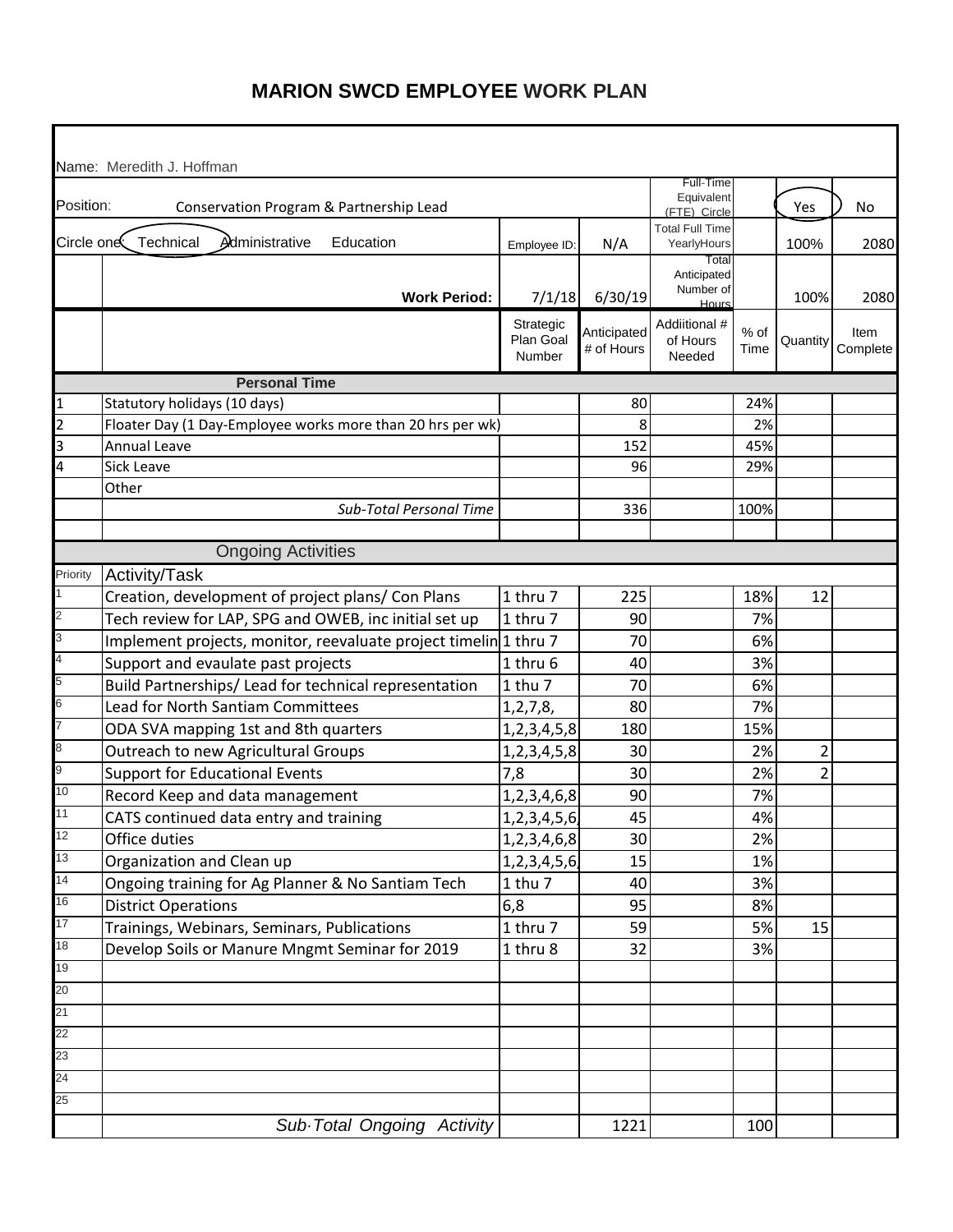|                | <b>Project or Program Activities</b>                         |                  |      |     |                |
|----------------|--------------------------------------------------------------|------------------|------|-----|----------------|
| Priority       | Activity/Task                                                |                  |      |     |                |
|                | <b>District Conservation Programs: LAP</b>                   | 1, 2, 3, 4, 5, 6 | 220  | 43% |                |
| $\overline{2}$ | <b>District Conservation Programs: SPG</b>                   | 1,2,3,4,5,6      | 20   | 4%  |                |
| 3              | <b>Conservation Programs: OWEB &amp; CREP</b>                | 1,2,3,4,5        | 20   | 4%  |                |
| $\overline{4}$ | Program/Project Lead New project initiation WRBC             | 1, 2, 3, 4, 5, 6 | 55   | 11% | $\overline{2}$ |
| 5              | ODA Water Quality Program, No Santiam                        | 1, 2, 3, 4, 5, 8 | 190  | 37% |                |
| 6              | AgWQ: LAC Meetings and reports                               | 1, 2, 3, 4, 5, 8 | 10   | 2%  | $\overline{2}$ |
|                |                                                              |                  |      |     |                |
| 8              |                                                              |                  |      |     |                |
| 9              |                                                              |                  |      |     |                |
| 10             |                                                              |                  |      |     |                |
|                |                                                              |                  |      |     |                |
|                |                                                              |                  |      |     |                |
|                |                                                              |                  |      |     |                |
|                |                                                              |                  |      |     |                |
|                |                                                              |                  |      |     |                |
| 30             |                                                              |                  |      |     |                |
|                | Sub total Project Activity                                   |                  | 515  | 100 |                |
|                |                                                              |                  |      |     |                |
|                | TOTALS FROM ONGOING AND PROJECT ACTIVITIES                   |                  | 2072 |     |                |
|                | <b>Employee Goals for Fiscal Year</b>                        |                  |      |     |                |
|                | Increase my knowledge of soil & water management             |                  |      |     |                |
| $\overline{2}$ | Develop landowner & community contacts                       |                  |      |     |                |
| 3              | Increase my awareness of conservation issues in MC           |                  |      |     |                |
| 4              | Improve knowledge of Ag WQ management & soils                |                  |      |     |                |
| 5              | Inc. understanding of MC Land use, policies, permits, rights |                  |      |     |                |
| 6              | Program lead Liason: Connect/strengthen relations            |                  |      |     |                |
|                | Increase understanding of other agency programs              |                  |      |     |                |
| 8              | Improve data management and learn CATS program               |                  |      |     |                |
| 9              |                                                              |                  |      |     |                |
| 10             |                                                              |                  |      |     |                |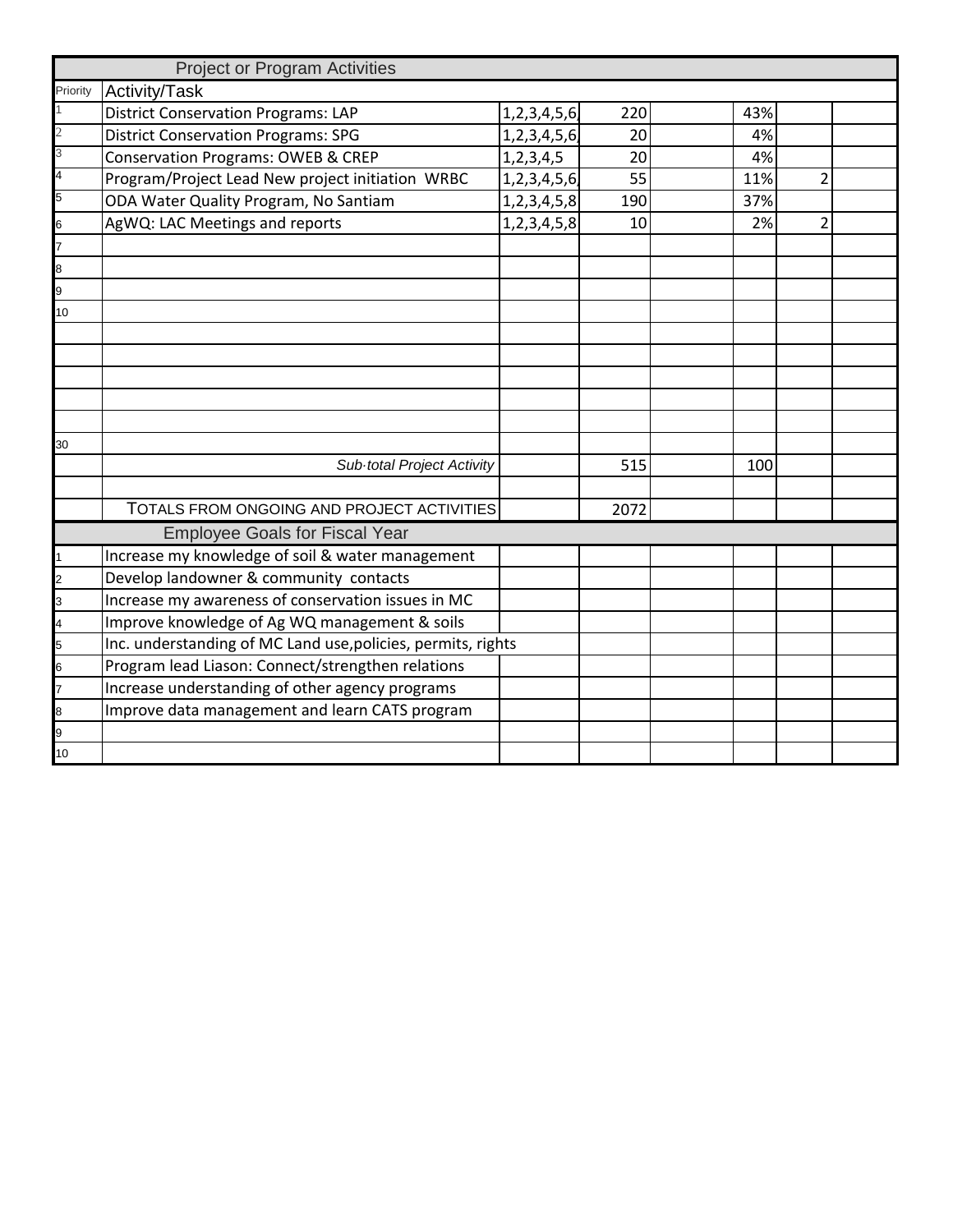|                     | <b>MARION SWCD EMPLOYEE WORK PLAN</b>                                                                                                                        |                                      |                           |                          |          |                  |  |
|---------------------|--------------------------------------------------------------------------------------------------------------------------------------------------------------|--------------------------------------|---------------------------|--------------------------|----------|------------------|--|
| Name:               |                                                                                                                                                              |                                      |                           |                          |          |                  |  |
|                     |                                                                                                                                                              |                                      |                           | Full-Time<br>Equivalent  |          |                  |  |
| Position:           | Natural Resources Educator                                                                                                                                   |                                      |                           | (FTE<br><b>Total Ful</b> | Yes      | No               |  |
|                     | Education<br>Circle one: Technical<br>Administrative                                                                                                         | Employee ID:                         | N/A                       | Time<br>YearlyHours      | 1906     | 11 months        |  |
|                     |                                                                                                                                                              |                                      |                           | Tota<br>Anticipated      |          |                  |  |
|                     | <b>Work Period:</b>                                                                                                                                          | 8/1/18                               | 6/30/19                   | Number of<br>Hours       | 1906     | 100%             |  |
|                     |                                                                                                                                                              |                                      |                           |                          |          |                  |  |
|                     |                                                                                                                                                              | Strategic Plan<br><b>Goal Number</b> | Anticipated<br># of Hours | % of Time                | Quantity | Item<br>Complete |  |
|                     | <b>Personal Time</b>                                                                                                                                         |                                      |                           |                          |          |                  |  |
|                     | Statutory holidays (10 days)                                                                                                                                 |                                      | 80                        | 4.2                      |          |                  |  |
| 2                   | Floater Day (1 Day-Employee works more than 20 hrs per wk)                                                                                                   |                                      | 8                         | 0.4                      |          |                  |  |
| 3<br>$\overline{4}$ | <b>Annual Leave</b><br><b>Sick Leave</b>                                                                                                                     |                                      | 40<br>24                  | 2.1<br>1.3               |          |                  |  |
|                     | Other                                                                                                                                                        |                                      | 0                         | 0.0                      |          |                  |  |
|                     | Sub-Total Personal Time                                                                                                                                      |                                      | 152                       | 8.0                      |          |                  |  |
|                     | <b>Ongoing Activities</b>                                                                                                                                    |                                      |                           |                          |          |                  |  |
|                     | Administration: Maintain files, annual meeting; answer phone, office walkins,<br>timesheets, grant tracking, update mailing and other lists etc.             | 8                                    | 160                       | 8.4                      |          |                  |  |
|                     | Attend Trainings not related to specific topic below; ie computer, first aid, etc.                                                                           | 8                                    | 40                        | 2.1                      |          |                  |  |
|                     | Onboarding and job tranining.                                                                                                                                | 8                                    | 100                       |                          |          |                  |  |
|                     | Attend Staff meetings and board meetings<br>Sub-Total Ongoing Activity                                                                                       | 8                                    | 40<br>340                 | 2.1<br>17.8              |          |                  |  |
|                     | <b>Project or Program Activities</b>                                                                                                                         |                                      |                           |                          |          |                  |  |
|                     | <b>Education</b>                                                                                                                                             |                                      |                           |                          |          |                  |  |
|                     | Develop topics and workshop presentations; coordinates and hosts workshops in                                                                                |                                      |                           |                          |          |                  |  |
|                     | collaboration with staff and external partners. Delivers presentations and<br>recruits/coordinates outside presenters or volunteers.                         | $1 - 7$                              | 170                       | 8.9                      |          |                  |  |
|                     | Train on then takes the lead or coordinates annual education events: Salmon                                                                                  |                                      |                           |                          |          |                  |  |
|                     | Watch, Erosion Control Summit, Down by the Riverside, Outdoor school, Home                                                                                   | $1 - 7$                              | 140                       | 7.3                      |          |                  |  |
|                     | School Day etc.                                                                                                                                              |                                      |                           |                          |          |                  |  |
|                     | Provide adult education instruction or materials in coordination with District<br>Technical staff and outside partners on conservation or ag related topics. | $1 - 7$                              | 160                       | 8.4                      |          |                  |  |
|                     | Promote conservation topics and/or practices, including preparing and                                                                                        | $1 - 7$                              | 160                       | 8.4                      |          |                  |  |
|                     | Identify, develop and/or coordinate with others educational opportunities for                                                                                | $1 - 7$                              | 100                       | 5.2                      |          |                  |  |
|                     | underserved populations in the District relating to conservation.                                                                                            |                                      |                           |                          |          |                  |  |
|                     | Coordinate and promote the District's scholarship program and CLEAR Grant<br>programs.                                                                       | $7-8$                                | 40                        | 2.1                      |          |                  |  |
|                     | Stay current on Statewide Outdoor School Program and assist schools within the                                                                               |                                      |                           |                          |          |                  |  |
|                     | Districts by directing them to additional resources, grants, partners.                                                                                       | $6 - 8$                              | 32                        | 1.7                      |          |                  |  |
|                     | Identify innovative programming to improve understanding of agriculture and                                                                                  | $1 - 7$                              | 48                        | 2.5                      |          |                  |  |
|                     | natural resources literacy throughout the District.<br>Develops, implements and evaluates area-wide school age and landowner                                 |                                      |                           |                          |          |                  |  |
|                     | education and outreach efforts.                                                                                                                              | 8                                    | 40                        | 2.1                      |          |                  |  |
|                     | Assist with NS Watershed Council to put on a series of Living on the Land                                                                                    | $1 - 7$                              | 20                        | 1.0                      |          |                  |  |
|                     | workshops for landowners<br><b>Subtotal: Education</b>                                                                                                       |                                      | 910                       | 47.7                     |          |                  |  |
|                     | Outreach                                                                                                                                                     |                                      |                           |                          |          |                  |  |
|                     | Organize, implement, and participate in public events such as Earth Day, Farmers                                                                             | $1 - 7$                              | 120                       | 6.3                      |          |                  |  |
|                     | Markets and other events thoroughout the District.<br>Identify additional methods to reach and engage the public or communities in                           |                                      |                           |                          |          |                  |  |
|                     | conservation related activites or distributing information.                                                                                                  | $1 - 7$                              | 60                        | 3.1                      |          |                  |  |
|                     | Develop, coordinate or assist with new and existing District outreach efforts.                                                                               | $1 - 7$                              | 80                        | 4.2                      |          |                  |  |
|                     | Develop a community and outreach partnership list.                                                                                                           | 6,8                                  | 8                         | 0.4                      |          |                  |  |
|                     | Represents the District at various educational or outreach meetings with                                                                                     | 6-7                                  | 24                        | 1.3                      |          |                  |  |
|                     | stakeholders, partners, agencies.<br>Recruit and develop a volunteer base to assist with events, educational                                                 |                                      |                           |                          |          |                  |  |
|                     | opportunities, developing materials etc.                                                                                                                     | $6-8$                                | 80                        | 4.2                      |          |                  |  |
|                     | Contributes regular content to District's website and social media including                                                                                 |                                      |                           |                          |          |                  |  |
|                     | posting public events, information. Writes and contributes to newsletters, and                                                                               | $6-8$                                | 32                        | 1.7                      |          |                  |  |
|                     | other targeted mailings.<br><b>Subtotal: Outreach</b>                                                                                                        |                                      | 404                       | 21.2                     |          |                  |  |
|                     | Sub-Total Project and Program Activity                                                                                                                       |                                      | 1314                      | 68.9                     |          |                  |  |
|                     | Sub-Total Ongoing Activity                                                                                                                                   |                                      | 340                       | 17.8                     |          |                  |  |
|                     | TOTALS FROM ONGOING AND PROJECT ACTIVITIES<br>TOTALS FROM PERSONAL TIME                                                                                      |                                      | 1654                      | 86.8                     |          |                  |  |
|                     | <b>TOTAL TIME</b>                                                                                                                                            |                                      | 252<br>1906               | 13.2<br>100.0            |          |                  |  |
|                     |                                                                                                                                                              |                                      |                           |                          |          |                  |  |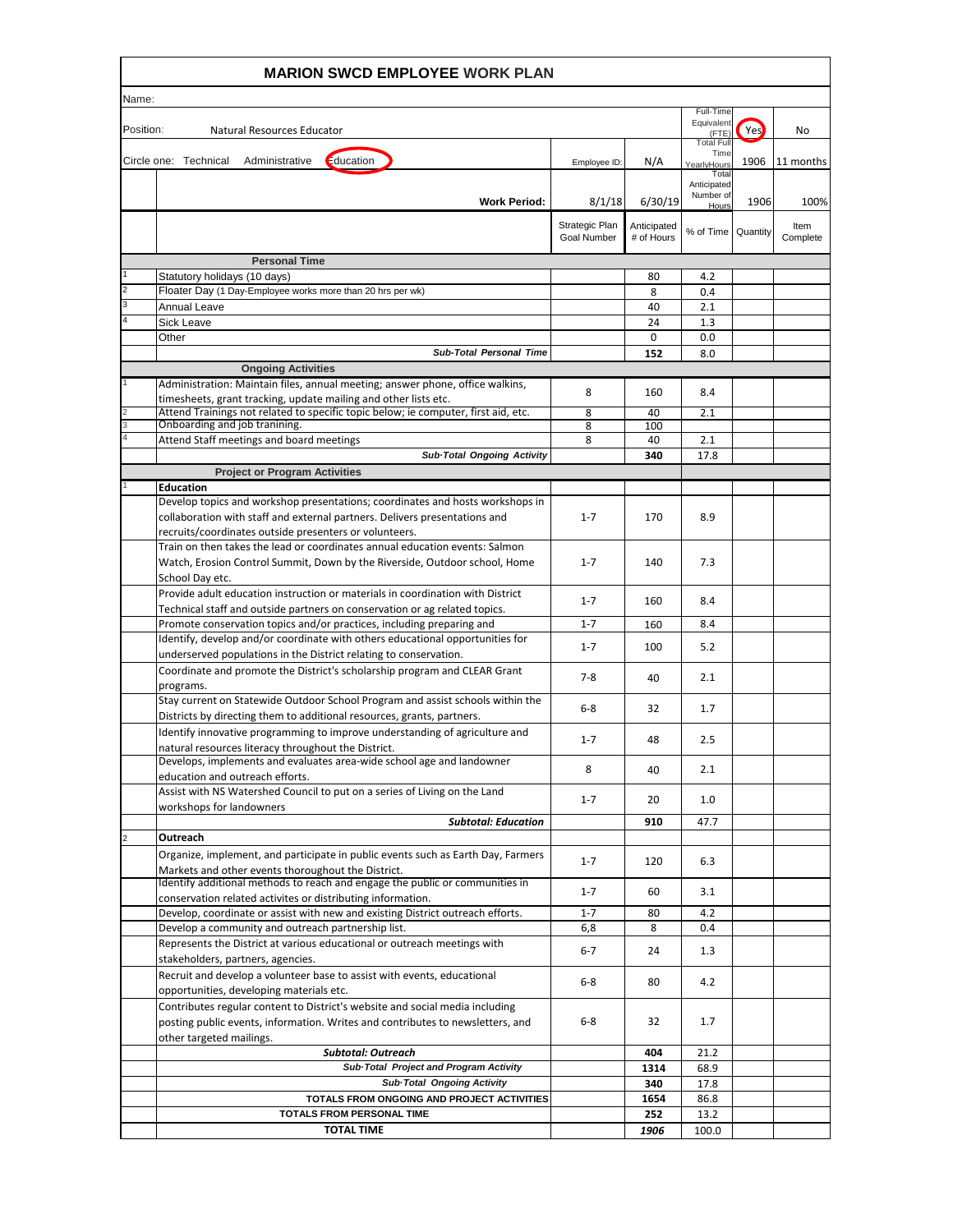|               | <b>Employee Goals for Fiscal Year</b> |  |  |  |  |  |  |  |
|---------------|---------------------------------------|--|--|--|--|--|--|--|
|               |                                       |  |  |  |  |  |  |  |
| $\mathcal{D}$ |                                       |  |  |  |  |  |  |  |
|               |                                       |  |  |  |  |  |  |  |
|               |                                       |  |  |  |  |  |  |  |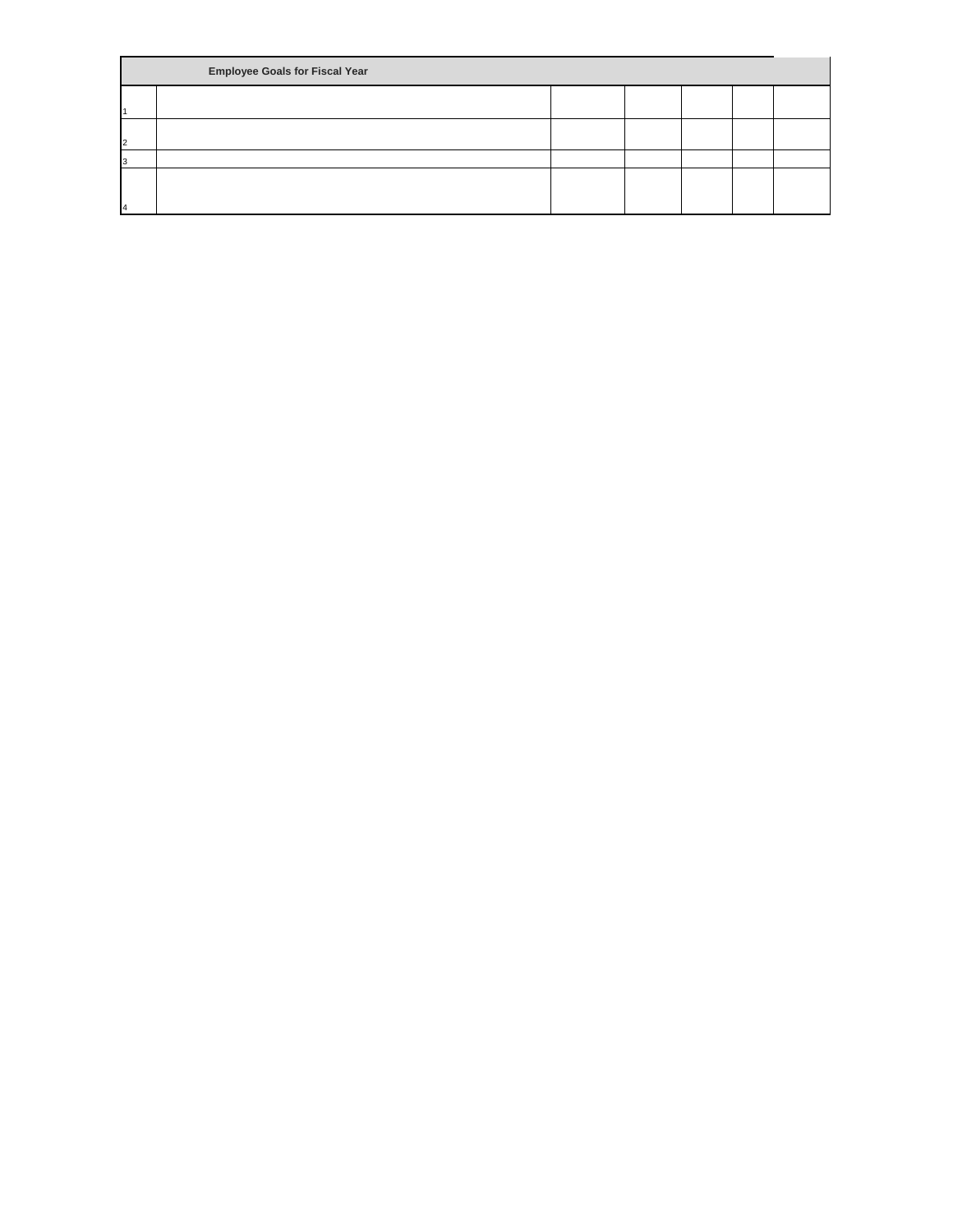### **MARION SWCD WORK PLAN TEMPLATE**

| 2018-2019<br>Name: Ron Crouse<br>Full-Time<br>Equivalent<br>(FTE) Highlight<br><b>Position:</b> Natural Resource Education Specialist<br>1<br>Yes<br>in Yellow<br>Annual Work<br>Allotment<br>Education<br>Higlight One in Yellow: Technical<br>Administrative<br>(hours)<br>N/A<br>2080<br>Employee ID:<br>Anticipated<br>annual average<br>number of<br>hours<br><b>Work Period:</b><br>7/1/18<br>6/30/19<br>2080<br>Activity/Task<br>Planned<br>$\%$<br>Priority<br>Actual<br>Strategic Plan<br>Completed<br><b>Goal Number</b><br>Hrs/yr<br>Hrs/yr<br><b>Personal Time</b><br>80<br>4%<br>Statutory holidays<br>8<br>0%<br>One floater day<br>2<br><b>Annual Leave</b><br>150<br>8%<br>3<br>Sick Leave<br>43<br>2%<br>$\overline{4}$<br>Other<br><b>Sub-Total Personal Time</b><br>281<br>13.51%<br><b>Ongoing Activities</b><br>Coordinates, promotes, schedules and implements programs and presentations at Marion County elementary, middle and high<br>2<br>schools, civic organizations and district workshops that advance the education outreach objective and strategies of the District.<br>3<br>Searches for and uses expert assistance from among District staff and other businesses/agencies for technical<br>$\overline{\mathbf{4}}$<br>$7.1 - 7.7$<br>801<br>38.51%<br>specialty areas.<br>5<br>Administers the CLEAR education grant program. Solicits grantees, assists with grant preparation, reviews grant applications,<br>6<br>3.99%<br>83<br>advises the District Board on grant approval and revises grant criteria<br>8.4<br>when appropriate.<br>$\bf{8}$<br>7.4<br>83<br>3.99%<br>Purchase and maintain all equipment used in the District's educational programs.<br>10<br>7.4<br>83<br>3.99%<br>Implementing special request education activities and workshops.<br>12<br>7.6<br>83<br>3.99%<br>Networking with cooperative partners, agencies, organizations and businesses.<br>14<br>83<br>3.99%<br>6.4<br>Promoting District education events.<br>17<br>7.6<br>83<br>3.99%<br>Assist with development of partner educational materials and signing.<br>62.45%<br>Sub-Total Ongoing Activity<br>1299 |  |  |  |  |  |  |  |  |  |  |  |  |
|------------------------------------------------------------------------------------------------------------------------------------------------------------------------------------------------------------------------------------------------------------------------------------------------------------------------------------------------------------------------------------------------------------------------------------------------------------------------------------------------------------------------------------------------------------------------------------------------------------------------------------------------------------------------------------------------------------------------------------------------------------------------------------------------------------------------------------------------------------------------------------------------------------------------------------------------------------------------------------------------------------------------------------------------------------------------------------------------------------------------------------------------------------------------------------------------------------------------------------------------------------------------------------------------------------------------------------------------------------------------------------------------------------------------------------------------------------------------------------------------------------------------------------------------------------------------------------------------------------------------------------------------------------------------------------------------------------------------------------------------------------------------------------------------------------------------------------------------------------------------------------------------------------------------------------------------------------------------------------------------------------------------------------------------------------------------------------------------------------------------------------------|--|--|--|--|--|--|--|--|--|--|--|--|
|                                                                                                                                                                                                                                                                                                                                                                                                                                                                                                                                                                                                                                                                                                                                                                                                                                                                                                                                                                                                                                                                                                                                                                                                                                                                                                                                                                                                                                                                                                                                                                                                                                                                                                                                                                                                                                                                                                                                                                                                                                                                                                                                          |  |  |  |  |  |  |  |  |  |  |  |  |
|                                                                                                                                                                                                                                                                                                                                                                                                                                                                                                                                                                                                                                                                                                                                                                                                                                                                                                                                                                                                                                                                                                                                                                                                                                                                                                                                                                                                                                                                                                                                                                                                                                                                                                                                                                                                                                                                                                                                                                                                                                                                                                                                          |  |  |  |  |  |  |  |  |  |  |  |  |
|                                                                                                                                                                                                                                                                                                                                                                                                                                                                                                                                                                                                                                                                                                                                                                                                                                                                                                                                                                                                                                                                                                                                                                                                                                                                                                                                                                                                                                                                                                                                                                                                                                                                                                                                                                                                                                                                                                                                                                                                                                                                                                                                          |  |  |  |  |  |  |  |  |  |  |  |  |
|                                                                                                                                                                                                                                                                                                                                                                                                                                                                                                                                                                                                                                                                                                                                                                                                                                                                                                                                                                                                                                                                                                                                                                                                                                                                                                                                                                                                                                                                                                                                                                                                                                                                                                                                                                                                                                                                                                                                                                                                                                                                                                                                          |  |  |  |  |  |  |  |  |  |  |  |  |
|                                                                                                                                                                                                                                                                                                                                                                                                                                                                                                                                                                                                                                                                                                                                                                                                                                                                                                                                                                                                                                                                                                                                                                                                                                                                                                                                                                                                                                                                                                                                                                                                                                                                                                                                                                                                                                                                                                                                                                                                                                                                                                                                          |  |  |  |  |  |  |  |  |  |  |  |  |
|                                                                                                                                                                                                                                                                                                                                                                                                                                                                                                                                                                                                                                                                                                                                                                                                                                                                                                                                                                                                                                                                                                                                                                                                                                                                                                                                                                                                                                                                                                                                                                                                                                                                                                                                                                                                                                                                                                                                                                                                                                                                                                                                          |  |  |  |  |  |  |  |  |  |  |  |  |
|                                                                                                                                                                                                                                                                                                                                                                                                                                                                                                                                                                                                                                                                                                                                                                                                                                                                                                                                                                                                                                                                                                                                                                                                                                                                                                                                                                                                                                                                                                                                                                                                                                                                                                                                                                                                                                                                                                                                                                                                                                                                                                                                          |  |  |  |  |  |  |  |  |  |  |  |  |
|                                                                                                                                                                                                                                                                                                                                                                                                                                                                                                                                                                                                                                                                                                                                                                                                                                                                                                                                                                                                                                                                                                                                                                                                                                                                                                                                                                                                                                                                                                                                                                                                                                                                                                                                                                                                                                                                                                                                                                                                                                                                                                                                          |  |  |  |  |  |  |  |  |  |  |  |  |
|                                                                                                                                                                                                                                                                                                                                                                                                                                                                                                                                                                                                                                                                                                                                                                                                                                                                                                                                                                                                                                                                                                                                                                                                                                                                                                                                                                                                                                                                                                                                                                                                                                                                                                                                                                                                                                                                                                                                                                                                                                                                                                                                          |  |  |  |  |  |  |  |  |  |  |  |  |
|                                                                                                                                                                                                                                                                                                                                                                                                                                                                                                                                                                                                                                                                                                                                                                                                                                                                                                                                                                                                                                                                                                                                                                                                                                                                                                                                                                                                                                                                                                                                                                                                                                                                                                                                                                                                                                                                                                                                                                                                                                                                                                                                          |  |  |  |  |  |  |  |  |  |  |  |  |
|                                                                                                                                                                                                                                                                                                                                                                                                                                                                                                                                                                                                                                                                                                                                                                                                                                                                                                                                                                                                                                                                                                                                                                                                                                                                                                                                                                                                                                                                                                                                                                                                                                                                                                                                                                                                                                                                                                                                                                                                                                                                                                                                          |  |  |  |  |  |  |  |  |  |  |  |  |
|                                                                                                                                                                                                                                                                                                                                                                                                                                                                                                                                                                                                                                                                                                                                                                                                                                                                                                                                                                                                                                                                                                                                                                                                                                                                                                                                                                                                                                                                                                                                                                                                                                                                                                                                                                                                                                                                                                                                                                                                                                                                                                                                          |  |  |  |  |  |  |  |  |  |  |  |  |
|                                                                                                                                                                                                                                                                                                                                                                                                                                                                                                                                                                                                                                                                                                                                                                                                                                                                                                                                                                                                                                                                                                                                                                                                                                                                                                                                                                                                                                                                                                                                                                                                                                                                                                                                                                                                                                                                                                                                                                                                                                                                                                                                          |  |  |  |  |  |  |  |  |  |  |  |  |
|                                                                                                                                                                                                                                                                                                                                                                                                                                                                                                                                                                                                                                                                                                                                                                                                                                                                                                                                                                                                                                                                                                                                                                                                                                                                                                                                                                                                                                                                                                                                                                                                                                                                                                                                                                                                                                                                                                                                                                                                                                                                                                                                          |  |  |  |  |  |  |  |  |  |  |  |  |
|                                                                                                                                                                                                                                                                                                                                                                                                                                                                                                                                                                                                                                                                                                                                                                                                                                                                                                                                                                                                                                                                                                                                                                                                                                                                                                                                                                                                                                                                                                                                                                                                                                                                                                                                                                                                                                                                                                                                                                                                                                                                                                                                          |  |  |  |  |  |  |  |  |  |  |  |  |
|                                                                                                                                                                                                                                                                                                                                                                                                                                                                                                                                                                                                                                                                                                                                                                                                                                                                                                                                                                                                                                                                                                                                                                                                                                                                                                                                                                                                                                                                                                                                                                                                                                                                                                                                                                                                                                                                                                                                                                                                                                                                                                                                          |  |  |  |  |  |  |  |  |  |  |  |  |
|                                                                                                                                                                                                                                                                                                                                                                                                                                                                                                                                                                                                                                                                                                                                                                                                                                                                                                                                                                                                                                                                                                                                                                                                                                                                                                                                                                                                                                                                                                                                                                                                                                                                                                                                                                                                                                                                                                                                                                                                                                                                                                                                          |  |  |  |  |  |  |  |  |  |  |  |  |
|                                                                                                                                                                                                                                                                                                                                                                                                                                                                                                                                                                                                                                                                                                                                                                                                                                                                                                                                                                                                                                                                                                                                                                                                                                                                                                                                                                                                                                                                                                                                                                                                                                                                                                                                                                                                                                                                                                                                                                                                                                                                                                                                          |  |  |  |  |  |  |  |  |  |  |  |  |
|                                                                                                                                                                                                                                                                                                                                                                                                                                                                                                                                                                                                                                                                                                                                                                                                                                                                                                                                                                                                                                                                                                                                                                                                                                                                                                                                                                                                                                                                                                                                                                                                                                                                                                                                                                                                                                                                                                                                                                                                                                                                                                                                          |  |  |  |  |  |  |  |  |  |  |  |  |
|                                                                                                                                                                                                                                                                                                                                                                                                                                                                                                                                                                                                                                                                                                                                                                                                                                                                                                                                                                                                                                                                                                                                                                                                                                                                                                                                                                                                                                                                                                                                                                                                                                                                                                                                                                                                                                                                                                                                                                                                                                                                                                                                          |  |  |  |  |  |  |  |  |  |  |  |  |
|                                                                                                                                                                                                                                                                                                                                                                                                                                                                                                                                                                                                                                                                                                                                                                                                                                                                                                                                                                                                                                                                                                                                                                                                                                                                                                                                                                                                                                                                                                                                                                                                                                                                                                                                                                                                                                                                                                                                                                                                                                                                                                                                          |  |  |  |  |  |  |  |  |  |  |  |  |
|                                                                                                                                                                                                                                                                                                                                                                                                                                                                                                                                                                                                                                                                                                                                                                                                                                                                                                                                                                                                                                                                                                                                                                                                                                                                                                                                                                                                                                                                                                                                                                                                                                                                                                                                                                                                                                                                                                                                                                                                                                                                                                                                          |  |  |  |  |  |  |  |  |  |  |  |  |
|                                                                                                                                                                                                                                                                                                                                                                                                                                                                                                                                                                                                                                                                                                                                                                                                                                                                                                                                                                                                                                                                                                                                                                                                                                                                                                                                                                                                                                                                                                                                                                                                                                                                                                                                                                                                                                                                                                                                                                                                                                                                                                                                          |  |  |  |  |  |  |  |  |  |  |  |  |
|                                                                                                                                                                                                                                                                                                                                                                                                                                                                                                                                                                                                                                                                                                                                                                                                                                                                                                                                                                                                                                                                                                                                                                                                                                                                                                                                                                                                                                                                                                                                                                                                                                                                                                                                                                                                                                                                                                                                                                                                                                                                                                                                          |  |  |  |  |  |  |  |  |  |  |  |  |
|                                                                                                                                                                                                                                                                                                                                                                                                                                                                                                                                                                                                                                                                                                                                                                                                                                                                                                                                                                                                                                                                                                                                                                                                                                                                                                                                                                                                                                                                                                                                                                                                                                                                                                                                                                                                                                                                                                                                                                                                                                                                                                                                          |  |  |  |  |  |  |  |  |  |  |  |  |
|                                                                                                                                                                                                                                                                                                                                                                                                                                                                                                                                                                                                                                                                                                                                                                                                                                                                                                                                                                                                                                                                                                                                                                                                                                                                                                                                                                                                                                                                                                                                                                                                                                                                                                                                                                                                                                                                                                                                                                                                                                                                                                                                          |  |  |  |  |  |  |  |  |  |  |  |  |
|                                                                                                                                                                                                                                                                                                                                                                                                                                                                                                                                                                                                                                                                                                                                                                                                                                                                                                                                                                                                                                                                                                                                                                                                                                                                                                                                                                                                                                                                                                                                                                                                                                                                                                                                                                                                                                                                                                                                                                                                                                                                                                                                          |  |  |  |  |  |  |  |  |  |  |  |  |
|                                                                                                                                                                                                                                                                                                                                                                                                                                                                                                                                                                                                                                                                                                                                                                                                                                                                                                                                                                                                                                                                                                                                                                                                                                                                                                                                                                                                                                                                                                                                                                                                                                                                                                                                                                                                                                                                                                                                                                                                                                                                                                                                          |  |  |  |  |  |  |  |  |  |  |  |  |
|                                                                                                                                                                                                                                                                                                                                                                                                                                                                                                                                                                                                                                                                                                                                                                                                                                                                                                                                                                                                                                                                                                                                                                                                                                                                                                                                                                                                                                                                                                                                                                                                                                                                                                                                                                                                                                                                                                                                                                                                                                                                                                                                          |  |  |  |  |  |  |  |  |  |  |  |  |
|                                                                                                                                                                                                                                                                                                                                                                                                                                                                                                                                                                                                                                                                                                                                                                                                                                                                                                                                                                                                                                                                                                                                                                                                                                                                                                                                                                                                                                                                                                                                                                                                                                                                                                                                                                                                                                                                                                                                                                                                                                                                                                                                          |  |  |  |  |  |  |  |  |  |  |  |  |
|                                                                                                                                                                                                                                                                                                                                                                                                                                                                                                                                                                                                                                                                                                                                                                                                                                                                                                                                                                                                                                                                                                                                                                                                                                                                                                                                                                                                                                                                                                                                                                                                                                                                                                                                                                                                                                                                                                                                                                                                                                                                                                                                          |  |  |  |  |  |  |  |  |  |  |  |  |
|                                                                                                                                                                                                                                                                                                                                                                                                                                                                                                                                                                                                                                                                                                                                                                                                                                                                                                                                                                                                                                                                                                                                                                                                                                                                                                                                                                                                                                                                                                                                                                                                                                                                                                                                                                                                                                                                                                                                                                                                                                                                                                                                          |  |  |  |  |  |  |  |  |  |  |  |  |
|                                                                                                                                                                                                                                                                                                                                                                                                                                                                                                                                                                                                                                                                                                                                                                                                                                                                                                                                                                                                                                                                                                                                                                                                                                                                                                                                                                                                                                                                                                                                                                                                                                                                                                                                                                                                                                                                                                                                                                                                                                                                                                                                          |  |  |  |  |  |  |  |  |  |  |  |  |
|                                                                                                                                                                                                                                                                                                                                                                                                                                                                                                                                                                                                                                                                                                                                                                                                                                                                                                                                                                                                                                                                                                                                                                                                                                                                                                                                                                                                                                                                                                                                                                                                                                                                                                                                                                                                                                                                                                                                                                                                                                                                                                                                          |  |  |  |  |  |  |  |  |  |  |  |  |
|                                                                                                                                                                                                                                                                                                                                                                                                                                                                                                                                                                                                                                                                                                                                                                                                                                                                                                                                                                                                                                                                                                                                                                                                                                                                                                                                                                                                                                                                                                                                                                                                                                                                                                                                                                                                                                                                                                                                                                                                                                                                                                                                          |  |  |  |  |  |  |  |  |  |  |  |  |
|                                                                                                                                                                                                                                                                                                                                                                                                                                                                                                                                                                                                                                                                                                                                                                                                                                                                                                                                                                                                                                                                                                                                                                                                                                                                                                                                                                                                                                                                                                                                                                                                                                                                                                                                                                                                                                                                                                                                                                                                                                                                                                                                          |  |  |  |  |  |  |  |  |  |  |  |  |
|                                                                                                                                                                                                                                                                                                                                                                                                                                                                                                                                                                                                                                                                                                                                                                                                                                                                                                                                                                                                                                                                                                                                                                                                                                                                                                                                                                                                                                                                                                                                                                                                                                                                                                                                                                                                                                                                                                                                                                                                                                                                                                                                          |  |  |  |  |  |  |  |  |  |  |  |  |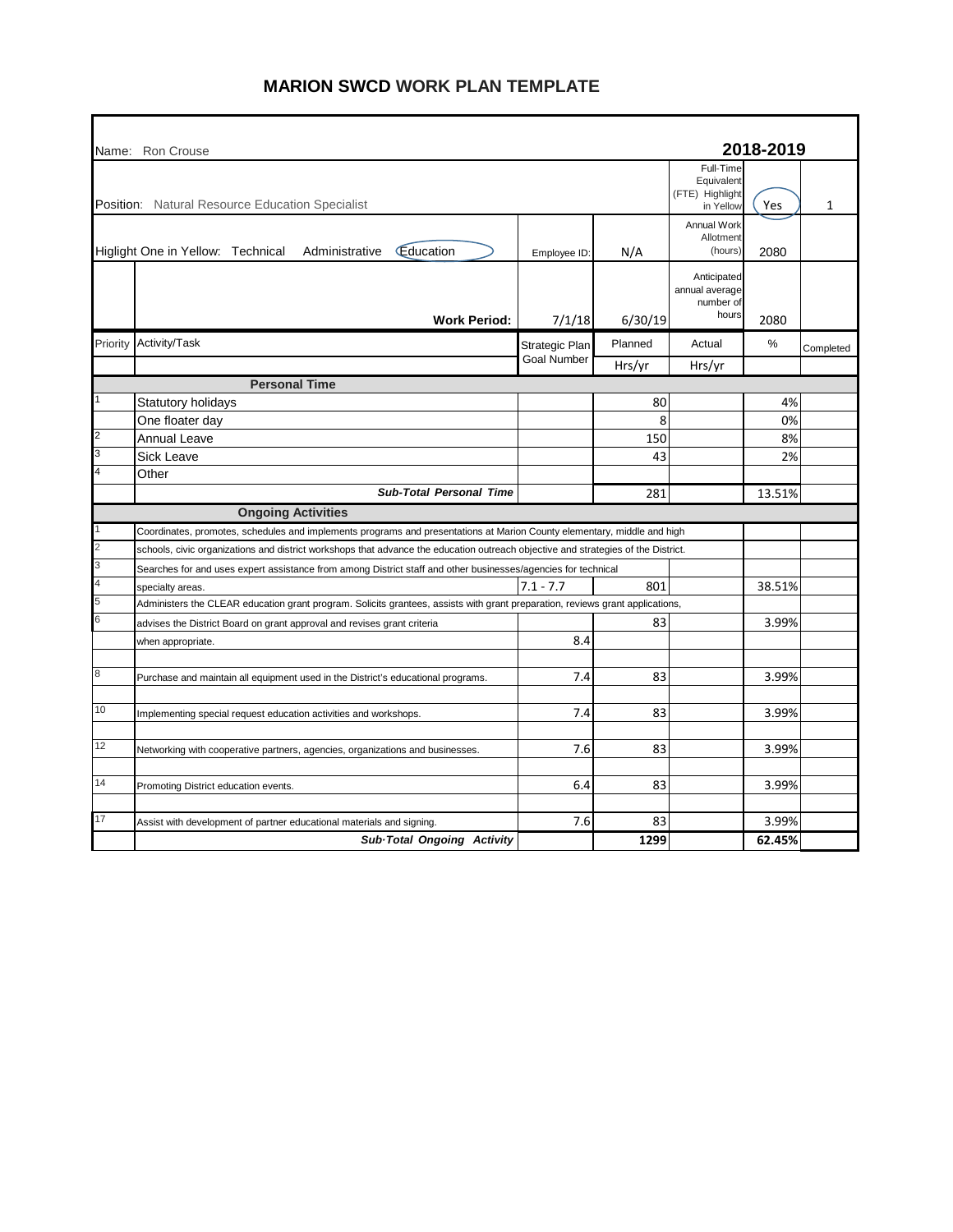|                | <b>Project or Program Activities</b>                                                                       |                       |                                     |                                      |                                   |                      |
|----------------|------------------------------------------------------------------------------------------------------------|-----------------------|-------------------------------------|--------------------------------------|-----------------------------------|----------------------|
|                | Coordinates, promotes, schedules, provides training and implements the "Oregon Envirothon" competition.    |                       |                                     |                                      |                                   |                      |
|                | Pursues partnerships with/from other SWCDs, educational institutions, businesses, agencies and foundations |                       |                                     |                                      |                                   |                      |
|                | to advance Oregon Envirothon around the state. Oversee training and travel to the                          |                       |                                     |                                      |                                   |                      |
| $\overline{4}$ | NCF Envirothon. Work with new Envirothon board members.                                                    | 7.3, 7.5              | 208                                 |                                      | 10.00%                            |                      |
| 5              |                                                                                                            |                       |                                     |                                      |                                   |                      |
| 6              | Assist our native/invasive plant specialist with the development and review of a                           |                       |                                     |                                      |                                   |                      |
|                | backyard habitat program and the native plant sale. Assist with the Stan Vistica                           |                       |                                     |                                      |                                   |                      |
| 8              | scholarship review.                                                                                        | 1.8, 5.4              | 83                                  |                                      | 3.99%                             |                      |
| 9              |                                                                                                            |                       |                                     |                                      |                                   |                      |
| 10             | Develop, organize and present educational materials, training and instruction for                          |                       |                                     |                                      |                                   |                      |
| 11             | the District's "Salmon Watch" program.                                                                     | 7.2, 7.3, 7.4         | 126                                 |                                      | 6.06%                             |                      |
| 12             |                                                                                                            |                       |                                     |                                      |                                   |                      |
| 13             | Produce several short videos of LAP and educational                                                        |                       |                                     |                                      |                                   |                      |
| 14             | projects and programs                                                                                      | 7.2, 7.3, 7.4         | 83                                  |                                      | 3.99%                             |                      |
|                | Sub-Total Project Activity                                                                                 |                       | 500                                 |                                      | 24.04%                            |                      |
|                |                                                                                                            |                       |                                     |                                      |                                   |                      |
|                | TOTALS FROM ONGOING AND PROJECT ACTIVITIES                                                                 |                       | 2080                                |                                      | 100.00%                           |                      |
|                | <b>Program or Activity Targets</b>                                                                         | Ongoing<br>Activity # | Project or<br>Program<br>Activity # | Projected<br>Total<br><b>Numbers</b> | Actual<br>Total<br><b>Numbers</b> | Increase<br>Decrease |
|                |                                                                                                            |                       |                                     |                                      |                                   |                      |
|                |                                                                                                            |                       |                                     |                                      |                                   |                      |
| 3              | Assist Turner Elementary with the design and production of interpretive signs                              |                       |                                     | 30 hours                             | 30 hours                          |                      |
| $\overline{4}$ | along the Mill Creek Nature Trail on school grounds.                                                       |                       |                                     |                                      |                                   |                      |
| 5              |                                                                                                            |                       |                                     |                                      |                                   |                      |
| 6              | Represent Marion SWCD with the Mid-Willamette Valley Outreach Group                                        |                       |                                     | 45 hours                             | 45 hours                          |                      |
|                | (MWOG) and assist with planning the annual erosion control summit.                                         |                       |                                     |                                      |                                   |                      |
| 8              |                                                                                                            |                       |                                     |                                      |                                   |                      |
| q              |                                                                                                            |                       |                                     |                                      |                                   |                      |
| 10             | (These hours are reflected in #12, On-going activities)                                                    |                       |                                     |                                      |                                   |                      |
|                | <b>Employee Goals for Fiscal Year</b>                                                                      |                       |                                     |                                      |                                   |                      |
|                | Recruit and train four additional volunteer teachers for Salmon Watch programs.                            |                       |                                     |                                      |                                   |                      |
| $\overline{c}$ | Transfer Envirothon files and financials to OFRI                                                           |                       |                                     |                                      |                                   |                      |
| 3              | Training for new education position.                                                                       |                       |                                     |                                      |                                   |                      |
| $\overline{4}$ | Coordinate training and attendance of the winning Oregon Envirothon                                        |                       |                                     |                                      |                                   |                      |
| 5              | team to the NCF North American Envirothon.                                                                 |                       |                                     |                                      |                                   |                      |
|                | Assist Silverton High School with planning a restoration project along Silver Creek.                       |                       |                                     |                                      |                                   |                      |
|                |                                                                                                            |                       |                                     |                                      |                                   |                      |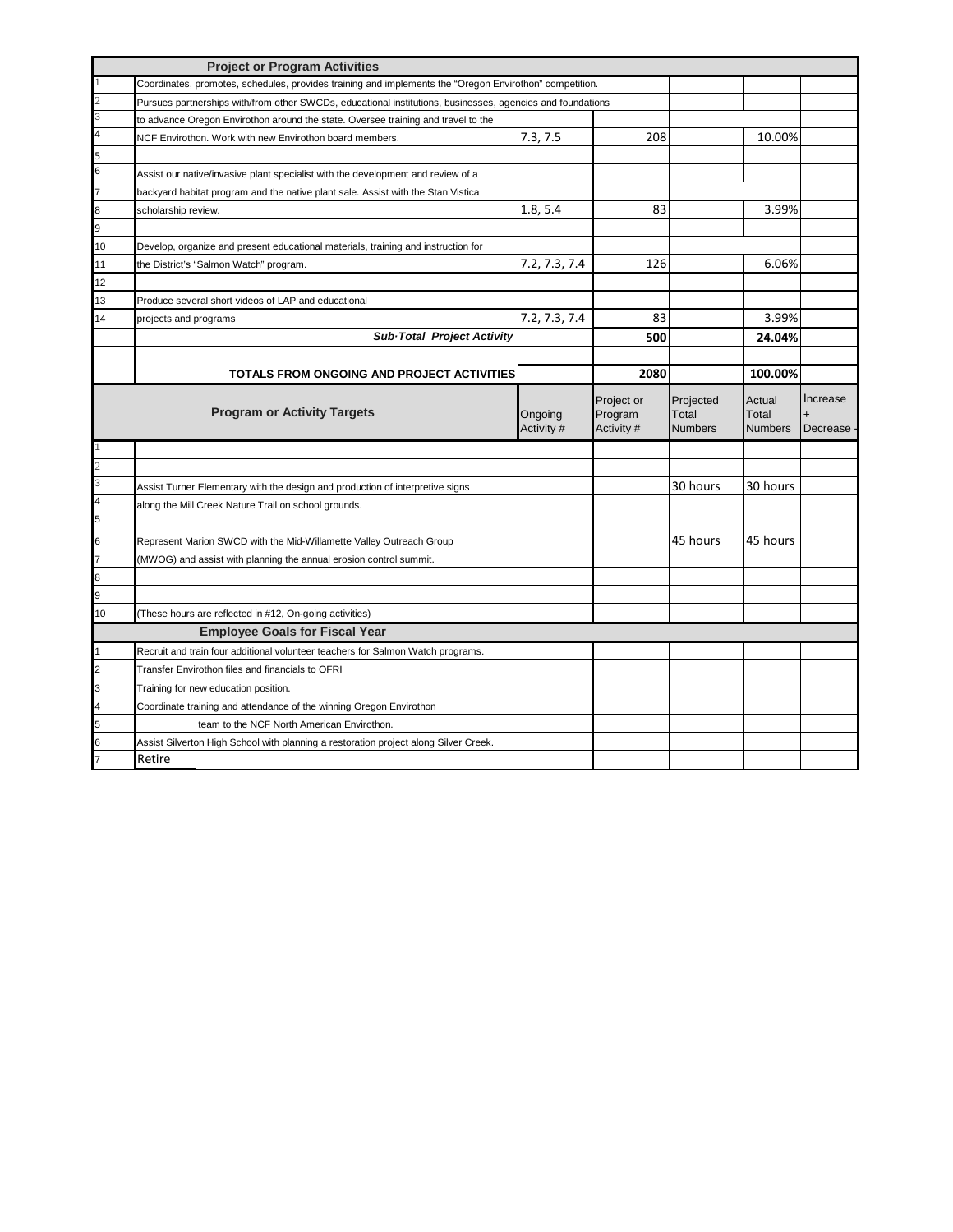|                         |                                 |                                      |                                          |                                                             | <b>MARION SWCD EMPLOYEE WORK PLAN</b>                          |                                               |               |                        |        |          |          |
|-------------------------|---------------------------------|--------------------------------------|------------------------------------------|-------------------------------------------------------------|----------------------------------------------------------------|-----------------------------------------------|---------------|------------------------|--------|----------|----------|
|                         |                                 |                                      |                                          |                                                             |                                                                |                                               |               |                        |        |          |          |
|                         |                                 |                                      |                                          |                                                             |                                                                |                                               |               |                        |        |          |          |
|                         | <b>Name: Sarah Hamilton</b>     |                                      |                                          |                                                             |                                                                |                                               |               | 2018-2019              |        |          |          |
|                         |                                 |                                      |                                          |                                                             |                                                                |                                               |               | Full-Time              |        |          |          |
|                         |                                 |                                      |                                          |                                                             |                                                                |                                               |               | Equivalent             |        |          |          |
| Position:               |                                 |                                      |                                          | <b>Conservation Project Coordinator</b>                     |                                                                |                                               |               | (FTE) Circle           |        | Yes,     | No       |
|                         |                                 |                                      |                                          |                                                             |                                                                |                                               |               | <b>Total Full Time</b> |        |          |          |
|                         | Circle one: Technical           |                                      | Administrative                           | <b>Education</b>                                            |                                                                |                                               |               | YearlyHours            |        | 2080     |          |
|                         |                                 |                                      |                                          |                                                             |                                                                |                                               |               | Total                  |        |          |          |
|                         |                                 |                                      |                                          |                                                             |                                                                |                                               |               | Anticipated            |        |          |          |
|                         |                                 |                                      |                                          |                                                             |                                                                |                                               |               | Number of              |        |          |          |
|                         | <b>Work Period:</b>             |                                      |                                          |                                                             |                                                                | 7/1/18                                        | 6/30/19       | Hours                  |        | 2080     |          |
|                         |                                 |                                      |                                          |                                                             |                                                                | <b>Strategic Plan</b>                         | Anticipated # | Additional # of        | % of   | Quantity | Item     |
|                         |                                 |                                      | <b>Personal Time</b>                     |                                                             |                                                                | Goal Number                                   | of Hours      | <b>Hours Needed</b>    | Time   |          | Complete |
| 1                       |                                 | Statutory holidays (10 days)         |                                          |                                                             |                                                                |                                               | 80            |                        |        |          |          |
| $\overline{\mathbf{2}}$ |                                 |                                      |                                          | Floater Day (Employee works more than 20 hrs per wk)        |                                                                |                                               | 8             |                        |        |          |          |
| 3                       | Annual Leave                    |                                      |                                          |                                                             |                                                                |                                               | 96            |                        |        |          |          |
| 4                       | Sick Leave                      |                                      |                                          |                                                             |                                                                |                                               | 96            |                        |        |          |          |
|                         | Other                           |                                      |                                          |                                                             |                                                                |                                               |               |                        |        |          |          |
|                         |                                 | <b>Sub-Total Personal Time</b>       |                                          |                                                             |                                                                |                                               | 280           |                        | 13.46% |          |          |
|                         |                                 |                                      | <b>Ongoing Activities</b>                |                                                             |                                                                |                                               |               |                        |        |          |          |
|                         |                                 |                                      |                                          |                                                             |                                                                | <b>Strategic Plan</b>                         | Anticipated # | Additional # of        | % of   |          | Item     |
| <b>Priority</b>         | <b>Activity/Task</b>            |                                      |                                          |                                                             |                                                                | Goal Number                                   | of Hours      | <b>Hours Needed</b>    | Time   | Quantity | Complete |
| $\mathbf{1}$            |                                 | New employee training                |                                          |                                                             |                                                                | 8                                             | 20            |                        |        |          |          |
| $\mathbf{1}$            |                                 |                                      |                                          | Administration: Maintain files; annual meeting; check       |                                                                | 8                                             | 40            |                        |        |          |          |
| $\overline{2}$          |                                 |                                      |                                          | Attend trainings not related to specific topic below, ie.   |                                                                | 8                                             | 24            |                        |        |          |          |
| 3                       |                                 | Attend staff meetings                |                                          |                                                             |                                                                | 8                                             | 36            |                        |        |          |          |
|                         |                                 | <b>Subtotal: Ongoing Activity</b>    |                                          |                                                             |                                                                |                                               | 120           |                        | 5.77%  |          |          |
|                         |                                 |                                      |                                          | <b>Project or Program Activities</b>                        |                                                                |                                               |               |                        |        |          |          |
| <b>Priority</b>         | <b>Activity/Task</b>            |                                      |                                          |                                                             |                                                                | <b>Strategic Plan</b>                         | Anticipated # | Additional # of        | % of   | Quantity | Item     |
|                         |                                 |                                      |                                          |                                                             |                                                                | <b>Goal Number</b>                            | of Hours      | <b>Hours Needed</b>    | Time   |          | Complete |
|                         |                                 |                                      |                                          | LAP & SPG Assistance/Conservation Planning                  |                                                                |                                               |               |                        |        |          |          |
|                         |                                 |                                      |                                          | Provide LAP and tech support; conduct site visits, provide  |                                                                |                                               |               |                        |        |          |          |
|                         |                                 |                                      |                                          |                                                             | technical assistance, create maps, site visit write ups; write | 1, 2, 3, 4, 5, 6, 8                           | 240           |                        |        |          |          |
|                         | specs for projects <sup>2</sup> |                                      |                                          |                                                             |                                                                |                                               |               |                        |        |          |          |
|                         |                                 |                                      |                                          | Provide SPG assistance; conduct site visits, provide        |                                                                |                                               |               |                        |        |          |          |
|                         |                                 |                                      |                                          |                                                             | technical assistance, create maps, site visit write ups; write | 1, 2, 3, 4, 5, 6, 8                           | 50            |                        |        |          |          |
|                         | specs for projects <sup>n</sup> |                                      |                                          | Update and input client data into CATS database             |                                                                |                                               |               |                        |        |          |          |
|                         |                                 | Provide GIS support for staff        |                                          |                                                             |                                                                | 1, 2, 3, 4, 5, 6, 8                           | 50<br>24      |                        |        |          |          |
|                         |                                 | Attend weekly tech meetings          |                                          |                                                             |                                                                | 1, 2, 3, 4, 5, 6, 7, 8<br>1, 2, 3, 4, 5, 6, 8 | 100           |                        |        |          |          |
|                         |                                 | <b>General Conservation Planning</b> |                                          |                                                             |                                                                | 1, 2, 3, 4, 5, 6, 7                           | 100           |                        |        |          |          |
|                         |                                 |                                      |                                          | Subtotal: LAP & SPG Assistance/Conservation Planning        |                                                                |                                               | 564           |                        | 27.12% |          |          |
|                         | <b>Stream Team</b>              |                                      |                                          |                                                             |                                                                |                                               |               |                        |        |          |          |
|                         |                                 |                                      |                                          |                                                             | Review program, develop program needs, prioritize streams      |                                               |               |                        |        |          |          |
|                         |                                 |                                      | and weeds, and develop projects          |                                                             |                                                                | 1, 2, 3, 5, 7                                 | 210           |                        |        |          |          |
|                         |                                 |                                      |                                          | Contact landowners: develop permission, outreach, and       |                                                                |                                               |               |                        |        |          |          |
|                         |                                 |                                      |                                          | educational materials around the Stream Team                |                                                                | 1, 2, 3, 5, 6, 7                              | 250           |                        |        |          |          |
|                         |                                 |                                      |                                          | Develop data collection protocol, create ap in ARC          |                                                                | 1, 2, 3, 5, 6, 7, 8                           | 20            |                        |        |          |          |
|                         |                                 |                                      |                                          | Contact restoration practitioners, solicit workers, develop |                                                                | 1,2,3,5,6,                                    | 50            |                        |        |          |          |
|                         |                                 |                                      | Develop program reports and analyze data |                                                             |                                                                | 7,8                                           | 50            |                        |        |          |          |
|                         |                                 |                                      | <b>Subtotal: Stream Team Program</b>     |                                                             |                                                                |                                               | 580           |                        | 27.88% |          |          |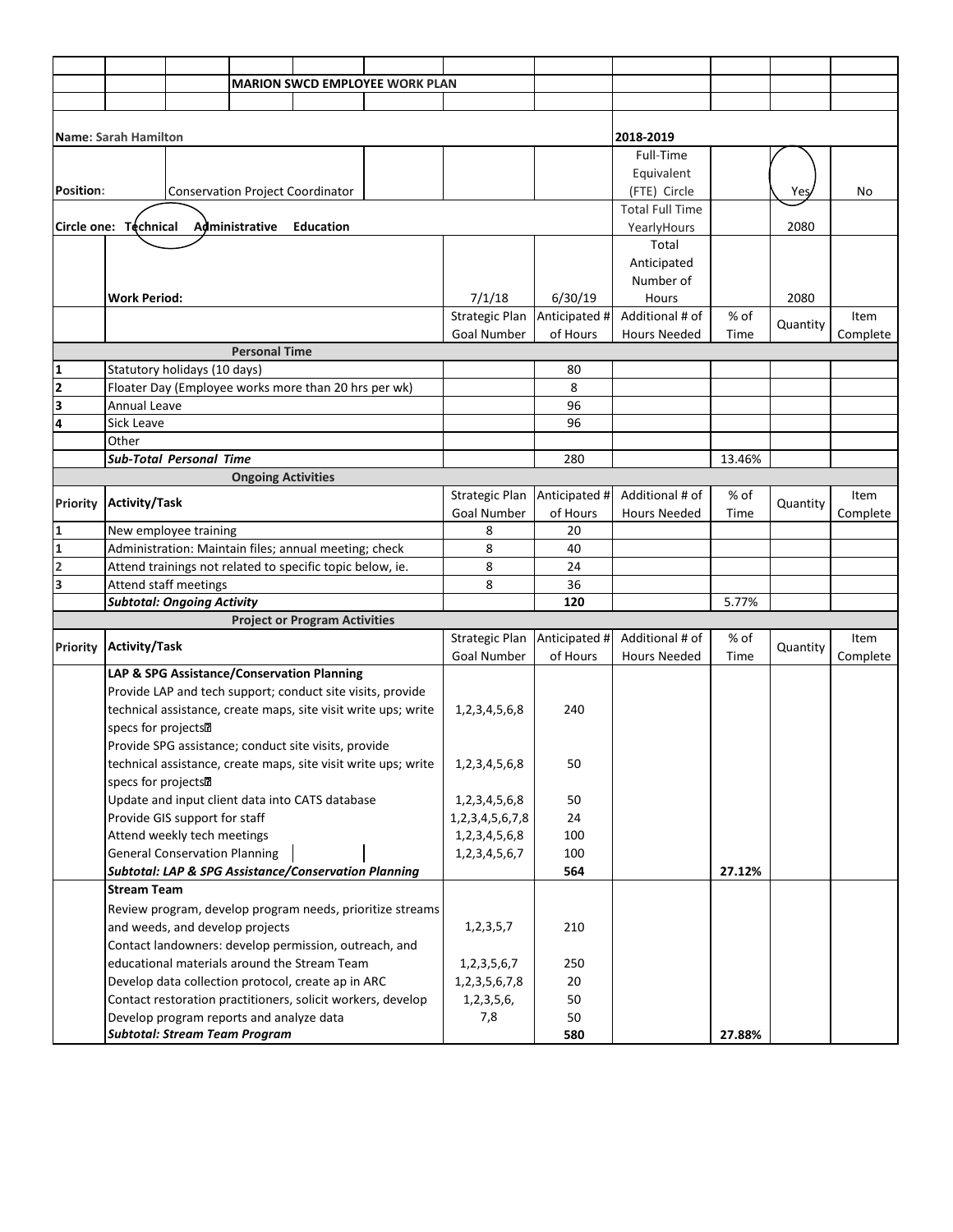|                          | <b>Invasive Plants Program</b>                                                                                      |                     |         |        |  |  |
|--------------------------|---------------------------------------------------------------------------------------------------------------------|---------------------|---------|--------|--|--|
|                          | Provide technical assistance to the public and staff                                                                |                     |         |        |  |  |
|                          | regarding invasive plants (phone calls, emails, site visits,                                                        | 1, 3, 4, 5, 6, 7, 8 | 162     |        |  |  |
|                          | plant ID assistance); respond to invasive hotline reports;                                                          |                     |         |        |  |  |
|                          | Collect and organize photos and herbarium specimens                                                                 | 5,7,8               | 14      |        |  |  |
|                          | Develop articles, presentations and other informational                                                             | 1, 3, 4, 5, 6, 7, 8 | 80      |        |  |  |
|                          | documents related to invasive plants                                                                                |                     |         |        |  |  |
|                          | Coordinate with other agencies and organizations: CWMA,                                                             | 1, 3, 4, 5, 6, 7, 8 | 40      |        |  |  |
|                          | No Ivy Coalition, Marion County Weed Control District,                                                              |                     |         |        |  |  |
|                          | Develop invasive plant profiles and content for website and                                                         | 1, 3, 4, 5, 6, 7, 8 | 24      |        |  |  |
| social media             |                                                                                                                     |                     |         |        |  |  |
|                          | <b>Subtotal: Invasive Plant Program</b>                                                                             |                     | 320     | 15.38% |  |  |
|                          | <b>Invasive Plant Surveys</b>                                                                                       |                     |         |        |  |  |
|                          | Help plan surveys for 2018: Conduct outreach to                                                                     | 5,6,7,8             | 70      |        |  |  |
|                          | Assist with the development of ARC Collector and survey                                                             | 5                   | 30      |        |  |  |
| protocol.                |                                                                                                                     |                     |         |        |  |  |
|                          | Develop landowner training and outreach, survey results,                                                            | 5, 6, 7             | 5       |        |  |  |
|                          | and data management                                                                                                 |                     |         |        |  |  |
|                          | <b>Subtotal: Invasive Plant Surveys</b>                                                                             |                     | 105     | 5.05%  |  |  |
| <b>Native Plant Sale</b> |                                                                                                                     |                     |         |        |  |  |
|                          | Set up/take down and gather material, supplies and pick up                                                          | 5,6,7,8             | 20      |        |  |  |
|                          | Assist in the development of plant list and create                                                                  | 1, 3, 4, 5, 6, 7    | 8       |        |  |  |
|                          | documents for the plant sale: advertising flyers, handouts,                                                         |                     |         |        |  |  |
|                          | Help coordinate volunteers and staff                                                                                | 6,7,8               | 20      |        |  |  |
| plants for plant sale    | set up/take down and gather material, supplies and pick up                                                          | 5,6,7,8             | 36      |        |  |  |
|                          | Assist with advertising and outreach for plant sale: create                                                         |                     |         |        |  |  |
|                          | press release, prepare documents for media, talk to media,                                                          |                     |         |        |  |  |
|                          | submit plant sale information to online media outlets and                                                           | 5,6,7,8             | 8       |        |  |  |
| partners etc.            |                                                                                                                     |                     |         |        |  |  |
|                          | <b>Subtotal: Native Plant Sale</b>                                                                                  |                     | 92      | 4.42%  |  |  |
|                          |                                                                                                                     |                     |         |        |  |  |
|                          | Sub-Total Program and Project Activity                                                                              |                     | 1781    | 85.63% |  |  |
|                          | Sub-Total Ongoing Activity                                                                                          |                     | 131     | 6.30%  |  |  |
|                          | TOTALS FROM ONGOING AND PROJECT ACTIVITIES                                                                          | 1912                | 91.92%  |        |  |  |
|                          | TOTALS FROM PERSONAL TIME                                                                                           | 168                 | 8.08%   |        |  |  |
| <b>TOTAL TIME</b>        |                                                                                                                     | 2080                | 100.00% |        |  |  |
|                          | <b>Employee Goals for Fiscal Year</b>                                                                               |                     |         |        |  |  |
| $\mathbf{1}$             | Assist landowners with technical assistance and successfule completion of LAP grants.                               |                     |         |        |  |  |
| $\overline{2}$           | Update and re-start the Stream Team program to assist streamside landowners with streamside vegetation improvements |                     |         |        |  |  |
| 3                        | Improve invasive plant coordination and management within the                                                       |                     |         |        |  |  |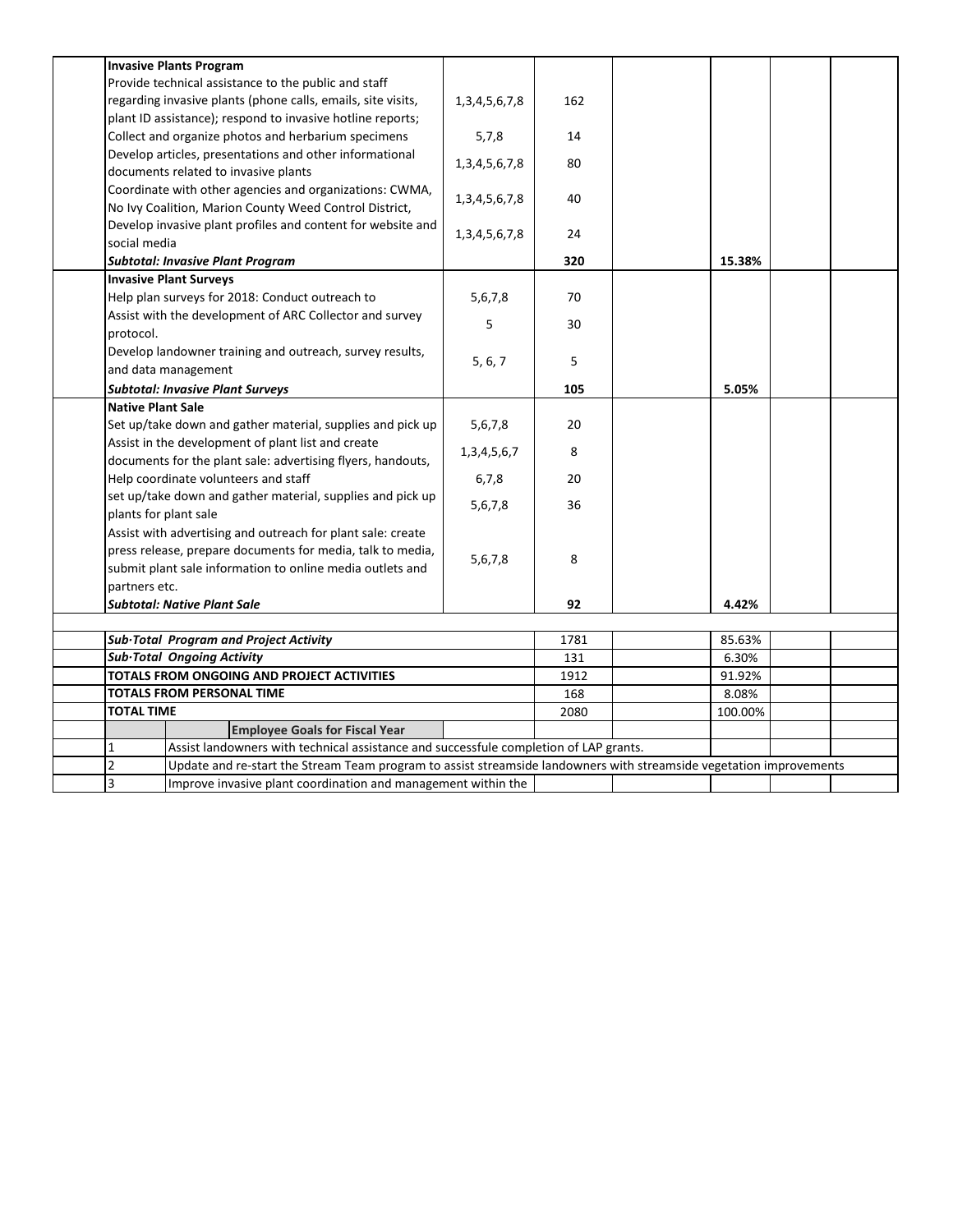|                                | <b>Name: Sarah Hamilton</b> |                                                                                                                    |                               | 2018-2019                 |                                            |              |          |                  |
|--------------------------------|-----------------------------|--------------------------------------------------------------------------------------------------------------------|-------------------------------|---------------------------|--------------------------------------------|--------------|----------|------------------|
| <b>Position:</b>               |                             | <b>Conservation Project Coordinator</b>                                                                            |                               |                           | Full-Time<br>Equivalent<br>(FTE) Circle    |              | Yes      | No               |
| Circle one:                    | <b>Technical</b>            | Administrative<br>Education                                                                                        | Employee ID:                  |                           | <b>Total Full Time</b><br>YearlyHours      |              | 2080     |                  |
|                                | <b>Work Period:</b>         |                                                                                                                    | 7/1/18                        | 6/30/19                   | Total<br>Anticipated<br>Number of<br>Hours |              | 2080     |                  |
|                                |                             |                                                                                                                    | Strategic Plan<br>Goal Number | Anticipated #<br>of Hours | Additional # of<br><b>Hours Needed</b>     | % of<br>Time | Quantity | Item<br>Complete |
|                                |                             | <b>Personal Time</b>                                                                                               |                               |                           |                                            |              |          |                  |
| 1                              |                             | Statutory holidays (10 days)                                                                                       |                               | 80                        |                                            |              |          |                  |
| $\overline{\mathbf{z}}$        |                             | Floater Day (Employee works more than 20 hrs per wk)                                                               |                               | 8                         |                                            |              |          |                  |
| 3                              | Annual Leave                |                                                                                                                    |                               | 96                        |                                            |              |          |                  |
| $\overline{\mathbf{4}}$        | Sick Leave                  |                                                                                                                    |                               | 96                        |                                            |              |          |                  |
|                                | Other                       |                                                                                                                    |                               |                           |                                            |              |          |                  |
|                                |                             | <b>Sub-Total Personal Time</b>                                                                                     |                               | 280                       |                                            | 13.46%       |          |                  |
|                                |                             | <b>Ongoing Activities</b>                                                                                          |                               |                           |                                            |              |          |                  |
| <b>Priority</b><br>$\mathbf 1$ | <b>Activity/Task</b>        | New employee training                                                                                              | 8                             | 40                        |                                            |              |          |                  |
| $\overline{\mathbf{1}}$        |                             | Administration: Maintain files; annual meeting; check                                                              | 8                             | 50                        |                                            |              |          |                  |
| $\overline{2}$                 |                             | Attend trainings not related to specific topic below, ie.                                                          | 8                             | 34                        |                                            |              |          |                  |
| 3                              |                             | Attend staff meetings                                                                                              | 8                             | 36                        |                                            |              |          |                  |
|                                |                             | <b>Subtotal: Ongoing Activity</b>                                                                                  |                               | 160                       |                                            | 7.69%        |          |                  |
|                                |                             | <b>Project or Program Activities</b>                                                                               |                               |                           |                                            |              |          |                  |
| <b>Priority</b>                | <b>Activity/Task</b>        |                                                                                                                    |                               |                           |                                            |              |          |                  |
|                                |                             | North Santiam Watershed Council Projects                                                                           |                               |                           |                                            |              |          |                  |
|                                | landowners.                 | Develop restoration projects within the N. Santiam<br>watershed. Locate sites, develop projects, and engage        | 1, 2, 3, 5, 6, 7              | 432                       |                                            |              |          |                  |
|                                | council.                    | Provide technical assistance to NSWC customers and staff.<br>Conduct project-related training and outreach for the | 6,7                           | 100                       |                                            |              |          |                  |
|                                |                             | Recruit restoration technicians for projects, oversee project<br>completion, and monitor projects after completion | 1,2,3,5,6                     | 150                       |                                            |              |          |                  |
|                                |                             | Develop project and program reports, outreach materials,<br>and educational opportunitites for the council.        | 6,7,8                         | 150                       |                                            |              |          |                  |
|                                |                             | <b>Subtotal: NSWC Assistance</b>                                                                                   |                               | 832                       |                                            | 40.00%       |          |                  |
|                                | <b>Stream Team</b>          |                                                                                                                    |                               |                           |                                            |              |          |                  |
|                                |                             | Review program, develop program needs, prioritize streams<br>and weeds, and develop projects                       | 1, 2, 3, 5, 7                 | 120                       |                                            |              |          |                  |
|                                |                             | Contact landowners: develop permission, outreach, and<br>educational materials around the Stream Team              | 1, 2, 3, 5, 6, 7              | 125                       |                                            |              |          |                  |
|                                |                             | Develop data collection protocol, create ap in ARC                                                                 | 1, 2, 3, 5, 6, 7, 8           | 20                        |                                            |              |          |                  |
|                                |                             | Contact restoration practitioners, solicit workers, develop<br>protocol for restoration activities                 | 1,2,3,5,6,                    | 30                        |                                            |              |          |                  |
|                                |                             | <b>Subtotal: Stream Team Program</b>                                                                               |                               | 295                       |                                            | 14.18%       |          |                  |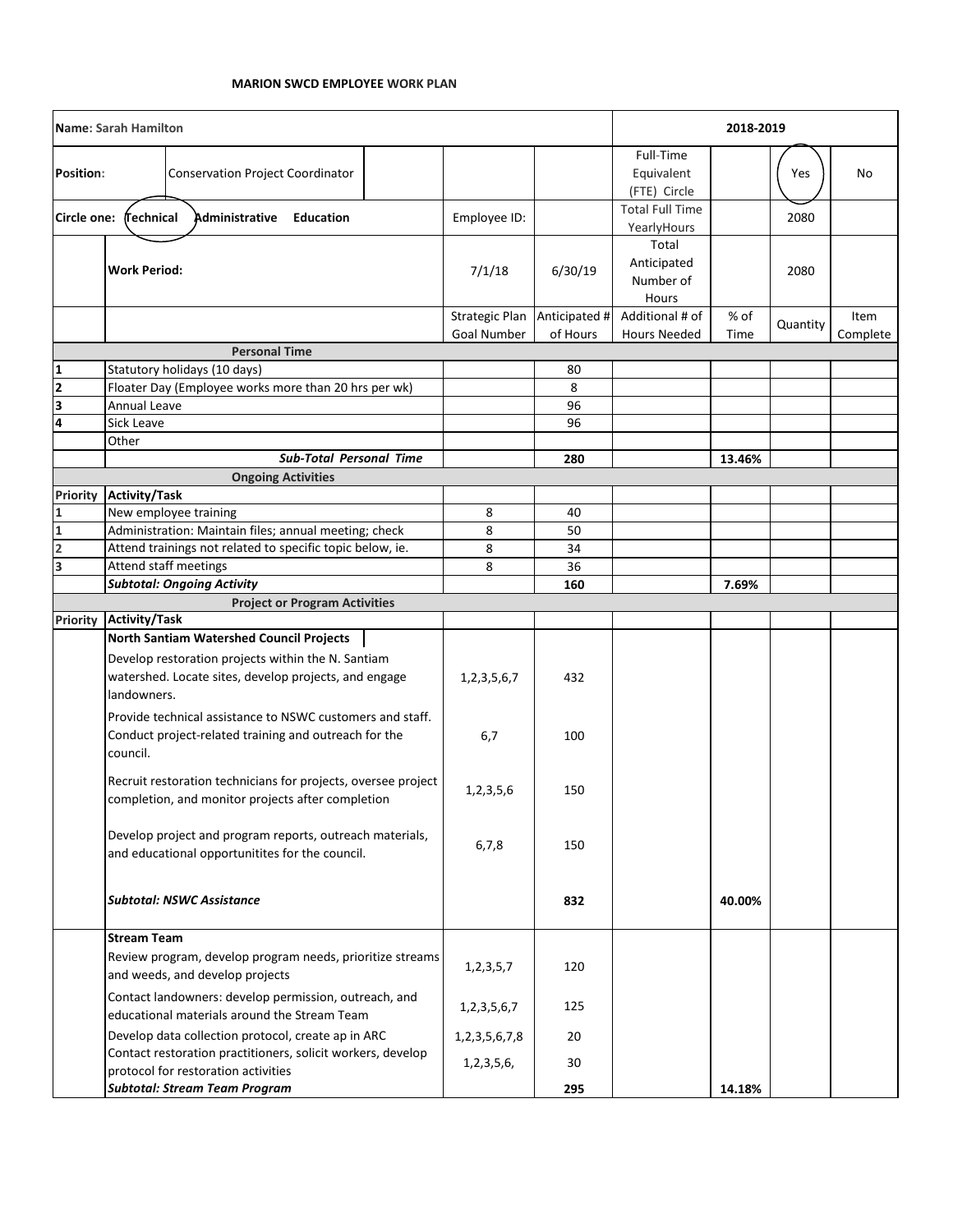|                                                                                                   |                                      |                                         | LAP & SPG Assistance/Conservation Planning                     |                                                             |                     |      |         |  |
|---------------------------------------------------------------------------------------------------|--------------------------------------|-----------------------------------------|----------------------------------------------------------------|-------------------------------------------------------------|---------------------|------|---------|--|
|                                                                                                   |                                      |                                         | Provide LAP and tech support; conduct site visits, provide     |                                                             |                     |      |         |  |
|                                                                                                   |                                      |                                         | technical assistance, create maps, site visit write ups; write |                                                             | 1, 2, 3, 4, 5, 6, 8 | 65   |         |  |
| specs for projects <sup>2</sup>                                                                   |                                      |                                         |                                                                |                                                             |                     |      |         |  |
| Provide SPG assistance; conduct site visits, provide                                              |                                      |                                         |                                                                |                                                             |                     |      |         |  |
|                                                                                                   |                                      |                                         |                                                                |                                                             | 1,2,3,4,5,6,8       | 25   |         |  |
| technical assistance, create maps, site visit write ups; write<br>specs for projects <sup>n</sup> |                                      |                                         |                                                                |                                                             |                     |      |         |  |
|                                                                                                   |                                      |                                         | Update and input client data into CATS database                |                                                             | 1, 2, 3, 4, 5, 6, 8 | 25   |         |  |
|                                                                                                   | Attend weekly tech meetings          |                                         |                                                                |                                                             | 1,2,3,4,5,6,8       | 100  |         |  |
|                                                                                                   | <b>General Conservation Planning</b> |                                         |                                                                |                                                             | 1, 2, 3, 4, 5, 6, 7 | 50   |         |  |
|                                                                                                   |                                      |                                         | Subtotal: LAP & SPG Assistance/Conservation Planning           |                                                             |                     | 265  | 12.74%  |  |
|                                                                                                   | <b>Invasive Plants Program</b>       |                                         |                                                                |                                                             |                     |      |         |  |
|                                                                                                   |                                      |                                         | Provide technical assistance to the public and staff           |                                                             |                     |      |         |  |
|                                                                                                   |                                      |                                         | regarding invasive plants (phone calls, emails, site visits,   |                                                             | 1, 3, 4, 5, 6, 7, 8 | 70   |         |  |
|                                                                                                   |                                      |                                         | plant ID assistance); respond to invasive hotline reports;     |                                                             |                     |      |         |  |
| Develop articles, presentations and other informational                                           |                                      |                                         |                                                                |                                                             | 1, 3, 4, 5, 6, 7, 8 | 35   |         |  |
|                                                                                                   |                                      | documents related to invasive plants    |                                                                |                                                             |                     |      |         |  |
|                                                                                                   |                                      |                                         |                                                                | Develop invasive plant profiles and content for website and | 1, 3, 4, 5, 6, 7, 8 | 7    |         |  |
| social media                                                                                      |                                      |                                         |                                                                |                                                             |                     |      |         |  |
|                                                                                                   |                                      | <b>Subtotal: Invasive Plant Program</b> |                                                                |                                                             |                     | 112  | 5.38%   |  |
|                                                                                                   | <b>Invasive Plant Surveys</b>        |                                         |                                                                |                                                             |                     |      |         |  |
|                                                                                                   |                                      |                                         | Help plan surveys for 2018: Conduct outreach to                |                                                             |                     | 35   |         |  |
| landowners, train surveyors and supervise in the field                                            |                                      |                                         |                                                                | 5,6,7,8                                                     |                     |      |         |  |
|                                                                                                   |                                      |                                         | Assist with the development of ARC Collector and survey        |                                                             |                     |      |         |  |
| protocol.                                                                                         |                                      |                                         |                                                                |                                                             | 5                   | 5    |         |  |
|                                                                                                   |                                      |                                         | Develop landowner training and outreach, survey results,       |                                                             | 5, 6, 7             | 30   |         |  |
|                                                                                                   |                                      | <b>Subtotal: Invasive Plant Surveys</b> |                                                                |                                                             |                     | 70   | 3.37%   |  |
| <b>Native Plant Sale</b>                                                                          |                                      |                                         |                                                                |                                                             |                     |      |         |  |
|                                                                                                   |                                      |                                         |                                                                |                                                             |                     |      |         |  |
|                                                                                                   |                                      |                                         |                                                                | Set up/take down and gather material, supplies and pick up  | 5,6,7,8             | 10   |         |  |
| plants for plant sale                                                                             |                                      |                                         |                                                                |                                                             |                     |      |         |  |
|                                                                                                   |                                      | Help coordinate volunteers and staff    |                                                                |                                                             | 6,7,8               | 10   |         |  |
|                                                                                                   |                                      |                                         |                                                                | set up/take down and gather material, supplies and pick up  |                     |      |         |  |
| plants for plant sale                                                                             |                                      |                                         |                                                                |                                                             | 5,6,7,8             | 18   |         |  |
|                                                                                                   | <b>Subtotal: Native Plant Sale</b>   |                                         |                                                                |                                                             |                     | 38   | 1.83%   |  |
|                                                                                                   |                                      |                                         |                                                                |                                                             |                     |      |         |  |
|                                                                                                   |                                      | Sub-Total Program and Project Activity  |                                                                |                                                             |                     | 1772 | 45.19%  |  |
|                                                                                                   | Sub-Total Ongoing Activity           |                                         |                                                                |                                                             |                     | 140  | 6.73%   |  |
|                                                                                                   |                                      |                                         | TOTALS FROM ONGOING AND PROJECT ACTIVITIES                     |                                                             |                     | 1912 | 91.92%  |  |
|                                                                                                   | <b>TOTALS FROM PERSONAL TIME</b>     |                                         |                                                                |                                                             |                     | 168  | 8.08%   |  |
| <b>TOTAL TIME</b>                                                                                 |                                      |                                         |                                                                |                                                             |                     | 2080 | 100.00% |  |
|                                                                                                   |                                      |                                         | <b>Employee Goals for Fiscal Year</b>                          |                                                             |                     |      |         |  |
|                                                                                                   |                                      |                                         |                                                                |                                                             |                     |      |         |  |
|                                                                                                   |                                      |                                         |                                                                |                                                             |                     |      |         |  |
|                                                                                                   |                                      |                                         |                                                                |                                                             |                     |      |         |  |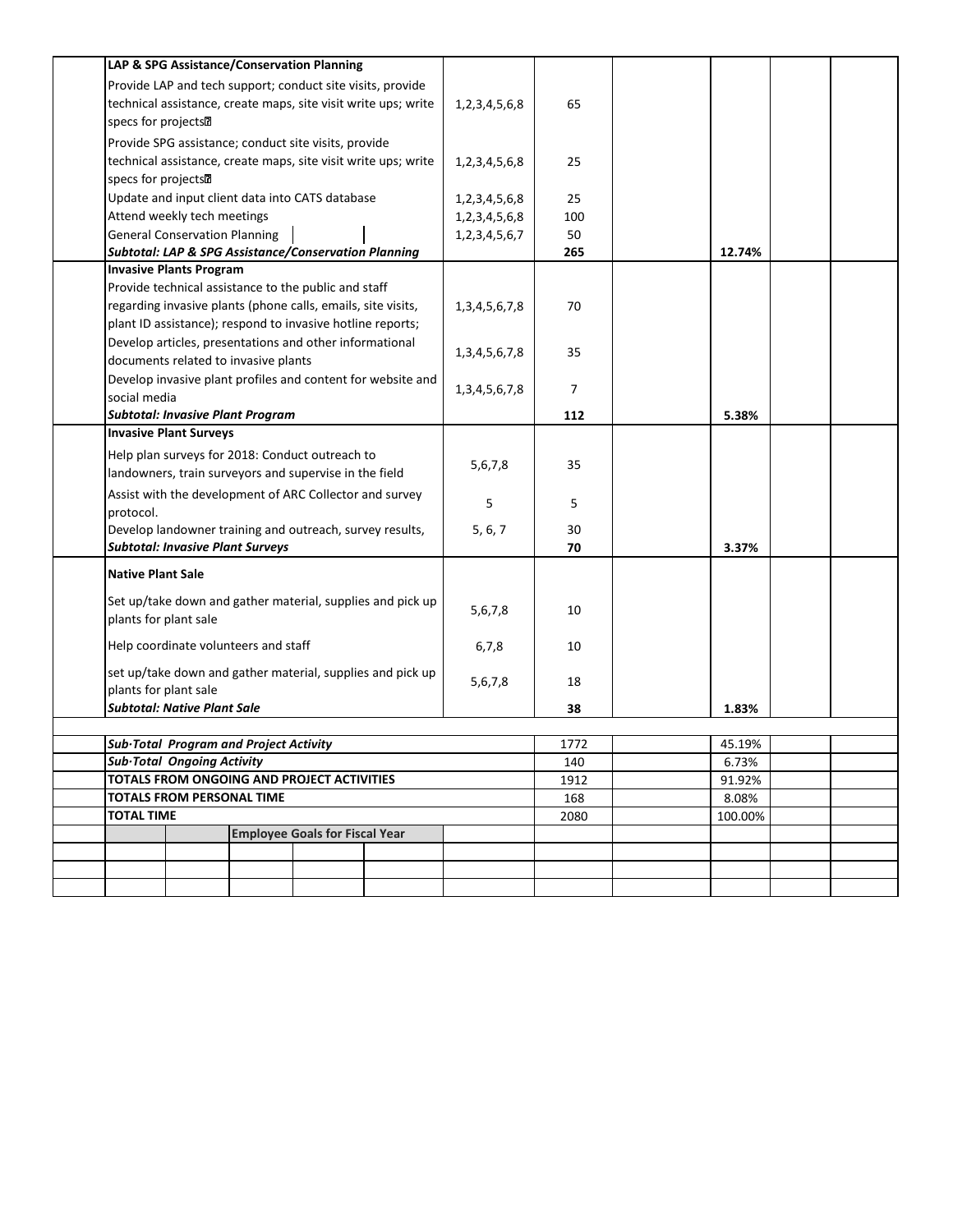## **MARION SWCD WORK PLAN**

|            |                                                                                                                                                                                                                                                                                                                                                                                                                                                                                                                                                                                                                                                                                                                                                                                                                                                                                                                                                                                                                                                                                                                                                                                                                                                                                                                                                                                                                                                                                          |                                                    |                                  |                                            | 2018-2019                    |          |                           |
|------------|------------------------------------------------------------------------------------------------------------------------------------------------------------------------------------------------------------------------------------------------------------------------------------------------------------------------------------------------------------------------------------------------------------------------------------------------------------------------------------------------------------------------------------------------------------------------------------------------------------------------------------------------------------------------------------------------------------------------------------------------------------------------------------------------------------------------------------------------------------------------------------------------------------------------------------------------------------------------------------------------------------------------------------------------------------------------------------------------------------------------------------------------------------------------------------------------------------------------------------------------------------------------------------------------------------------------------------------------------------------------------------------------------------------------------------------------------------------------------------------|----------------------------------------------------|----------------------------------|--------------------------------------------|------------------------------|----------|---------------------------|
| Name:      | <b>Susan Ortiz</b><br>Positic Adminstrative and Grant Programs Lead                                                                                                                                                                                                                                                                                                                                                                                                                                                                                                                                                                                                                                                                                                                                                                                                                                                                                                                                                                                                                                                                                                                                                                                                                                                                                                                                                                                                                      |                                                    |                                  | Full-Time<br>Equivalent<br>(FTE) Circle    |                              | Yes      | 0.80<br>'No<br><b>FTE</b> |
| Circle one | <b>Administrative</b><br>Technical<br>Education                                                                                                                                                                                                                                                                                                                                                                                                                                                                                                                                                                                                                                                                                                                                                                                                                                                                                                                                                                                                                                                                                                                                                                                                                                                                                                                                                                                                                                          | Employee ID                                        | N/A                              | <b>Total Full Time</b><br>Yearly Hours     |                              | 2080     | 1664                      |
|            | <b>Work Period:</b>                                                                                                                                                                                                                                                                                                                                                                                                                                                                                                                                                                                                                                                                                                                                                                                                                                                                                                                                                                                                                                                                                                                                                                                                                                                                                                                                                                                                                                                                      | 7/1/18                                             | 6/30/19                          | Total<br>Anticipated<br>Number of<br>Hours |                              |          | 2009.8                    |
|            |                                                                                                                                                                                                                                                                                                                                                                                                                                                                                                                                                                                                                                                                                                                                                                                                                                                                                                                                                                                                                                                                                                                                                                                                                                                                                                                                                                                                                                                                                          | Strategic Plan Anticipated #<br><b>Goal Number</b> | of Hours                         | Additional #<br>of Hours<br>Needed         | % of Time                    | Quantity | Item<br>Completed         |
|            | <b>Personal Time</b>                                                                                                                                                                                                                                                                                                                                                                                                                                                                                                                                                                                                                                                                                                                                                                                                                                                                                                                                                                                                                                                                                                                                                                                                                                                                                                                                                                                                                                                                     |                                                    |                                  |                                            |                              |          |                           |
|            | Statutory holidays (10 days)                                                                                                                                                                                                                                                                                                                                                                                                                                                                                                                                                                                                                                                                                                                                                                                                                                                                                                                                                                                                                                                                                                                                                                                                                                                                                                                                                                                                                                                             |                                                    | 80                               |                                            |                              |          |                           |
|            | Floater Day (1 Day-Employee works more than 20 hrs per wk)                                                                                                                                                                                                                                                                                                                                                                                                                                                                                                                                                                                                                                                                                                                                                                                                                                                                                                                                                                                                                                                                                                                                                                                                                                                                                                                                                                                                                               |                                                    | 8                                |                                            |                              |          |                           |
|            | Annual Leave (accrue 8 hrs per month = 10hrs * 0.80FTE)                                                                                                                                                                                                                                                                                                                                                                                                                                                                                                                                                                                                                                                                                                                                                                                                                                                                                                                                                                                                                                                                                                                                                                                                                                                                                                                                                                                                                                  |                                                    | 96                               |                                            |                              |          |                           |
|            | Sick Leave (accrue 6.4 hrs per month = 8hrs * 0.80FTE)                                                                                                                                                                                                                                                                                                                                                                                                                                                                                                                                                                                                                                                                                                                                                                                                                                                                                                                                                                                                                                                                                                                                                                                                                                                                                                                                                                                                                                   |                                                    | 76.8                             |                                            |                              |          |                           |
|            | Other                                                                                                                                                                                                                                                                                                                                                                                                                                                                                                                                                                                                                                                                                                                                                                                                                                                                                                                                                                                                                                                                                                                                                                                                                                                                                                                                                                                                                                                                                    |                                                    |                                  |                                            |                              |          |                           |
|            | <b>Sub-Total Personal Time</b>                                                                                                                                                                                                                                                                                                                                                                                                                                                                                                                                                                                                                                                                                                                                                                                                                                                                                                                                                                                                                                                                                                                                                                                                                                                                                                                                                                                                                                                           |                                                    | 260.8                            |                                            | 15.7%                        |          |                           |
|            | <b>Ongoing Activities</b>                                                                                                                                                                                                                                                                                                                                                                                                                                                                                                                                                                                                                                                                                                                                                                                                                                                                                                                                                                                                                                                                                                                                                                                                                                                                                                                                                                                                                                                                |                                                    |                                  |                                            |                              |          |                           |
| Priority   | Activity/Task                                                                                                                                                                                                                                                                                                                                                                                                                                                                                                                                                                                                                                                                                                                                                                                                                                                                                                                                                                                                                                                                                                                                                                                                                                                                                                                                                                                                                                                                            |                                                    |                                  |                                            |                              |          |                           |
| 3          | Disbursement of funds of the District to pay bills and encumbrances<br>incurred (accounts payable) through the operation of the District in<br>accordance with District Policy. Ensure W-9's are on file for vendors (and<br>grantees) and TIN matching is completed prior to payment, as required.<br>Process reports required to appropriate agencies - Oregon Department of<br>Revenue, Internal Revenue Service, and individuals (1099's).<br>Payroll disbursements for District employees. Process reports and<br>payments required, to appropriate agencies - Oregon Department of<br>Revenue, Internal Revenue Service, State Employment, etc. and<br>employees. Include training to remain current on requirements.<br>Develop, monitor and maintain contracts with business that supplies<br>materials, goods or services for the operation of the District in accordance<br>with Oregon Law. Assist staff with the public contracting process. Write<br>and review District Contracts, including intergovernmental agreements,<br>contracts for supplies and services. Prepare and post Requests for<br>Proposals in cooperation with District Manager. Research State of Oregon<br>price agreements for purchasing of services and supplies. Attend training<br>related to public contracting to remain current in the knowledge<br>Coordinates and provides assistance to Technical Specialists with the<br>Conservation Activities Tracking System (CATS) computer program. | 18<br>8<br>l۶<br>$1-6$                             | 83<br>83<br>$\Omega$<br>ິ<br>125 | 24                                         | 5.0%<br>5.0%<br>5.0%<br>7.5% |          |                           |
| 5          | Acts as the main contact person during the absence of a Technical<br>Specialist, following up with them upon their return. Acknowledges receipt<br>of correspondence or documentation in absence of a Technical Specialist. 1-6                                                                                                                                                                                                                                                                                                                                                                                                                                                                                                                                                                                                                                                                                                                                                                                                                                                                                                                                                                                                                                                                                                                                                                                                                                                          |                                                    | 42                               |                                            | 2.5%                         |          |                           |
| 6          | Assist District Manager with financial operations. Including but not limited<br>to: Keep and maintain a list of all District Capital Items. Organizes and<br>maintains vendor files; and associated quotes, bids, contract(s) and<br>correspondence. Works with District Manager and accountant in preparing<br>annual financial audit.                                                                                                                                                                                                                                                                                                                                                                                                                                                                                                                                                                                                                                                                                                                                                                                                                                                                                                                                                                                                                                                                                                                                                  | 8                                                  | 27                               |                                            | 1.6%                         |          |                           |
|            | Monitors a variety of activities on behalf of the District's Technical<br>Specialists for the purpose of achieving goals and meeting target dates.<br>Coordinates logistics for in-office meetings and any outside events for<br>Technical Specialists including scheduling, venue arrangements, set-up,<br>equipment needs, refreshments, materials etc.                                                                                                                                                                                                                                                                                                                                                                                                                                                                                                                                                                                                                                                                                                                                                                                                                                                                                                                                                                                                                                                                                                                                | $1-6$                                              | 42                               | 64                                         | 2.5%                         |          |                           |
| 8          | Researches a wide variety of topics for the purpose of providing information<br>and/or recommendations and/or addressing a variety of administrative<br>and/or program requirements. Includes training related to these areas.                                                                                                                                                                                                                                                                                                                                                                                                                                                                                                                                                                                                                                                                                                                                                                                                                                                                                                                                                                                                                                                                                                                                                                                                                                                           | $1 - 8$                                            | 33                               |                                            | 2.0%                         |          |                           |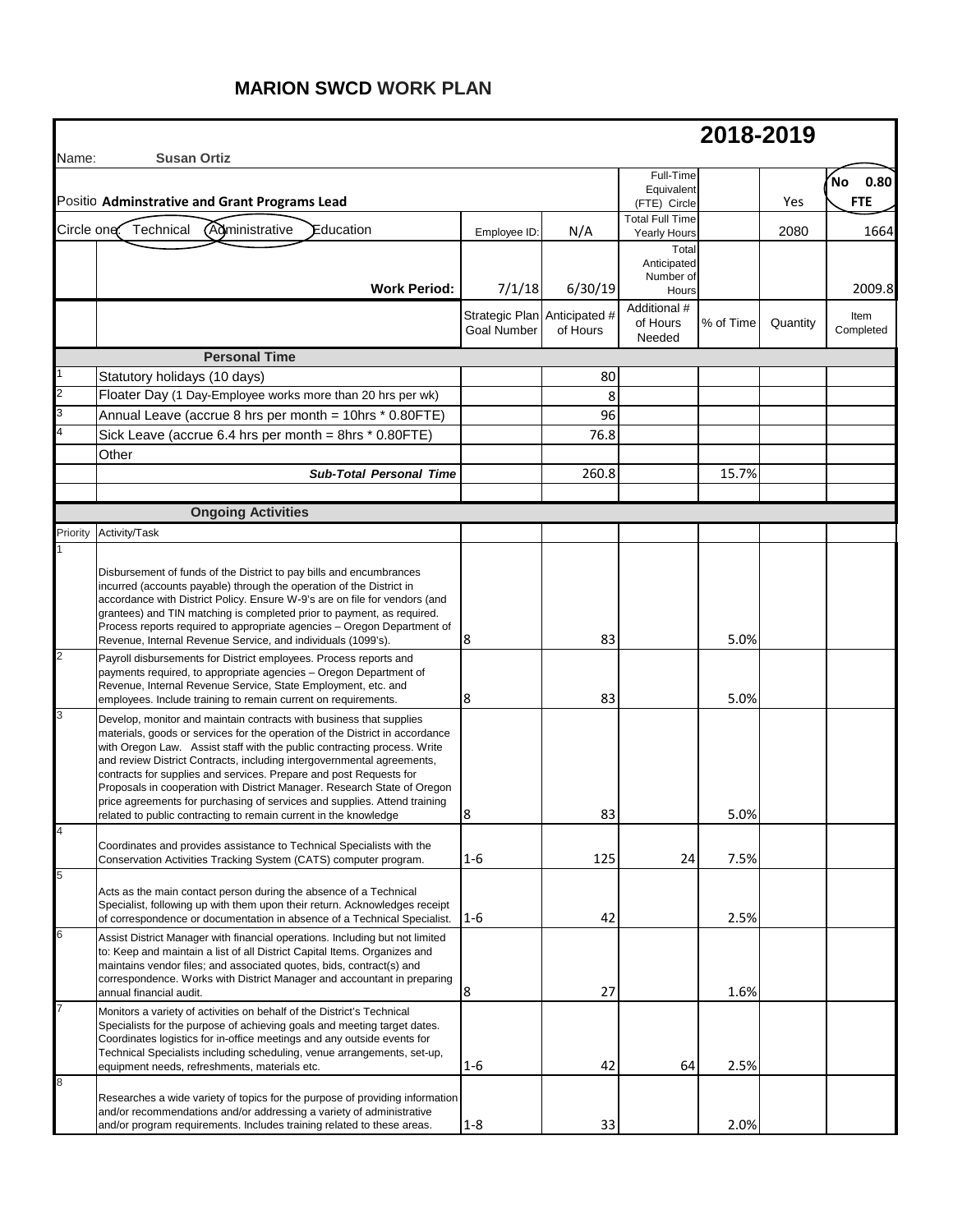| 9              | Represent the District at various meetings and functions. Representation<br>may be required outside the normal workday and may require overnight<br>travel.                                                                                                                                                                                                                                                                                                                                                                                                                                                                                         | $1 - 8$  | 33   |     | 2.0%   |  |
|----------------|-----------------------------------------------------------------------------------------------------------------------------------------------------------------------------------------------------------------------------------------------------------------------------------------------------------------------------------------------------------------------------------------------------------------------------------------------------------------------------------------------------------------------------------------------------------------------------------------------------------------------------------------------------|----------|------|-----|--------|--|
| 10             | Coordinates a variety of projects, functions, and/or program components for<br>the purpose of completing activities and/or delivering services. Responds to<br>a variety of inquiries from internal and external parties for the purpose of<br>providing information or direction and/or facilitating communication among                                                                                                                                                                                                                                                                                                                           |          |      |     |        |  |
|                | parties.                                                                                                                                                                                                                                                                                                                                                                                                                                                                                                                                                                                                                                            | $1 - 8$  | 83   | 50  | 5.0%   |  |
| 11             | Maintains a wide variety of manual and electronic document files and<br>records for the purpose of providing up-to-date information and/or historical<br>reference in accordance with established administrative guidelines and<br>legal requirements. Assist with implementation of policies, regular reviews<br>are completed, and remain current to laws.                                                                                                                                                                                                                                                                                        | 8        | 83   | 50  | 5.0%   |  |
| 12             |                                                                                                                                                                                                                                                                                                                                                                                                                                                                                                                                                                                                                                                     |          |      |     |        |  |
|                | Performs other related duties as assigned for the purpose of ensuring the<br>efficient and effective functioning of the District's Technical Specialists, and<br>occasionally for operational staff such as the District Manager                                                                                                                                                                                                                                                                                                                                                                                                                    | $1 - 8$  | 33   |     | 2.0%   |  |
| 13             |                                                                                                                                                                                                                                                                                                                                                                                                                                                                                                                                                                                                                                                     |          |      |     |        |  |
|                | Sub-Total Ongoing Activity                                                                                                                                                                                                                                                                                                                                                                                                                                                                                                                                                                                                                          |          | 750  | 188 | 45.1%  |  |
| Priority       | <b>Project or Program Activities</b><br>Activity/Task                                                                                                                                                                                                                                                                                                                                                                                                                                                                                                                                                                                               |          |      |     |        |  |
|                |                                                                                                                                                                                                                                                                                                                                                                                                                                                                                                                                                                                                                                                     |          |      |     |        |  |
|                | Program Lead - LAP/SPG grant programs. Performs grant program<br>management including screening proposals for basic completeness and<br>handles related follow-up, works with outside review team to review and<br>rank applications, schedules meetings for application and program review,<br>award notifications, grant agreements, maintaining schedule of grantee<br>reporting deadlines, and ensuring grantee compliance for the grant<br>programs. Develops, proofreads and edits various program related grant<br>documents. Maintains filing system for the programs. Ensures required<br>audits of finished grant projects are completed. | $1-6, 8$ | 715  |     | 43.0%  |  |
| $\overline{2}$ | Maintains tracking/filing system for technical information and internal and<br>external grant programs.                                                                                                                                                                                                                                                                                                                                                                                                                                                                                                                                             | $1-6, 8$ | 60   | 16  | 3.6%   |  |
| 3              | Submits reporting and/or reports for external grants. If information is<br>needed for a report from District personnel, advises appropriate personnel<br>of the information required for reports to be filed on time.                                                                                                                                                                                                                                                                                                                                                                                                                               | $1-6, 8$ | 25   |     | 1.5%   |  |
| $\overline{4}$ | Program Lead (Team Leader) for the Lower Willamette East Small Grant<br>Team. Coordinates team grant submissions, team meeting, writes grant<br>agreements, responsible for grant tracking and biennial reporting, primary<br>liason between OWEB and grantees, team outreach, training and                                                                                                                                                                                                                                                                                                                                                         |          |      |     |        |  |
| 5              | assistance with reporting for team members.                                                                                                                                                                                                                                                                                                                                                                                                                                                                                                                                                                                                         | $1-6, 8$ | 116  |     | 7.0%   |  |
|                | Program Lead/Fiscal Agent - OWEB SG program for MSWCD. Performs<br>application scoring, participates in team meetings, prepares reports on<br>behalf of District, acts as fiscal agent for Marion SWCD on OWEB SG's.                                                                                                                                                                                                                                                                                                                                                                                                                                | $1-6, 8$ | 83   |     | 5.0%   |  |
| 6              |                                                                                                                                                                                                                                                                                                                                                                                                                                                                                                                                                                                                                                                     |          |      |     | 0.0%   |  |
|                | Sub-Total Project Activity                                                                                                                                                                                                                                                                                                                                                                                                                                                                                                                                                                                                                          |          | 999  | 16  | 60.0%  |  |
|                |                                                                                                                                                                                                                                                                                                                                                                                                                                                                                                                                                                                                                                                     |          |      |     |        |  |
|                | TOTALS FROM ONGOING AND PROJECT ACTIVITIES                                                                                                                                                                                                                                                                                                                                                                                                                                                                                                                                                                                                          |          | 1749 | 204 | 105.1% |  |
|                | <b>Employee Goals for Fiscal Year</b>                                                                                                                                                                                                                                                                                                                                                                                                                                                                                                                                                                                                               |          |      |     |        |  |
|                | Fully utilize CATS for new clients, project development, update archive<br>client information to include past grants                                                                                                                                                                                                                                                                                                                                                                                                                                                                                                                                |          |      |     |        |  |
| $\overline{2}$ | Develop / Implement program and specficiations for multi-property<br>project(s), such as a SPG Field Borders Grant                                                                                                                                                                                                                                                                                                                                                                                                                                                                                                                                  |          |      |     |        |  |
| 3              | Continue to develop ArcGIS skills to assist Tech staff and clients                                                                                                                                                                                                                                                                                                                                                                                                                                                                                                                                                                                  |          |      |     |        |  |
| 4              |                                                                                                                                                                                                                                                                                                                                                                                                                                                                                                                                                                                                                                                     |          |      |     |        |  |
| 5<br>6         |                                                                                                                                                                                                                                                                                                                                                                                                                                                                                                                                                                                                                                                     |          |      |     |        |  |
|                |                                                                                                                                                                                                                                                                                                                                                                                                                                                                                                                                                                                                                                                     |          |      |     |        |  |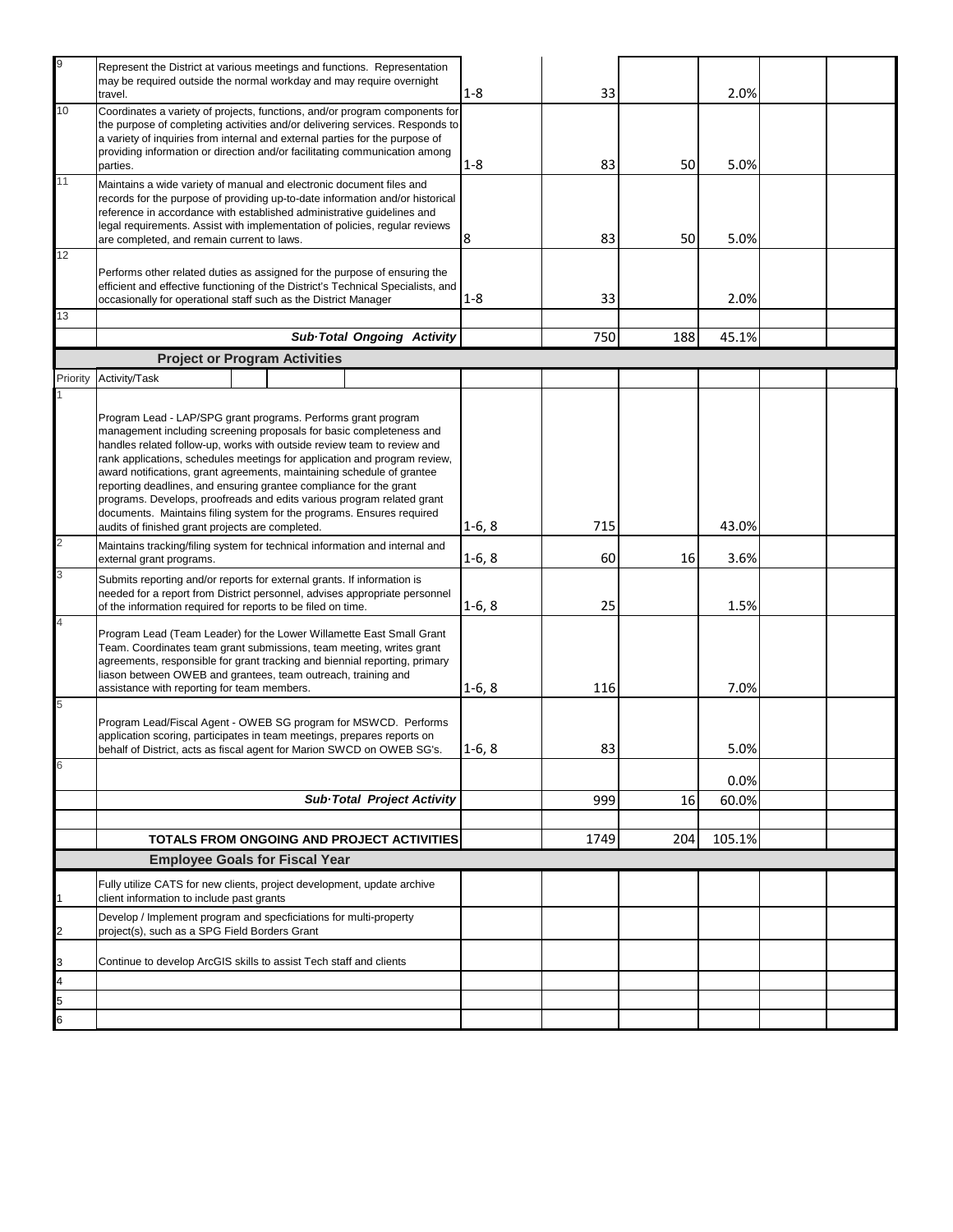| Name:          | <b>Tom Wilson</b>                                                                                                                                                                                                                                                                                                                                                                                       |                    | 2018-2019 |                                                            |     |           |  |
|----------------|---------------------------------------------------------------------------------------------------------------------------------------------------------------------------------------------------------------------------------------------------------------------------------------------------------------------------------------------------------------------------------------------------------|--------------------|-----------|------------------------------------------------------------|-----|-----------|--|
| Position       | Adminstrative Assistant                                                                                                                                                                                                                                                                                                                                                                                 |                    |           | Full-Time<br>Equivalent<br>(FTE)<br>Highlight in<br>Yellow | Yes | <b>No</b> |  |
|                | <b>Administrative</b><br><b>Higlight One in Yellow:</b><br><b>Technical</b><br><b>Education</b>                                                                                                                                                                                                                                                                                                         | Employee ID:       | N/A       | <b>Annual Work</b><br>Allotment<br>(hours)                 | 50% | 864       |  |
|                | <b>Work Period:</b>                                                                                                                                                                                                                                                                                                                                                                                     | 7/1/18             | 6/30/19   | Anticipated<br>annual<br>average<br>number of<br>hours     | 50% | 864       |  |
| Priority       | Activity/Task                                                                                                                                                                                                                                                                                                                                                                                           | Strategic Plan     | Planned   | Actual                                                     | %   | Completed |  |
|                |                                                                                                                                                                                                                                                                                                                                                                                                         | <b>Goal Number</b> | Hrs/yr    | Hrs/yr                                                     |     |           |  |
|                | <b>Personal Time</b>                                                                                                                                                                                                                                                                                                                                                                                    |                    |           |                                                            |     |           |  |
|                | Statutory holidays (10 total)                                                                                                                                                                                                                                                                                                                                                                           |                    | 60        |                                                            |     |           |  |
|                | Floater Day (1 Day for employees who works 20 hrs or more)                                                                                                                                                                                                                                                                                                                                              |                    | 6         |                                                            |     |           |  |
| $\overline{c}$ | Annual Leave (earned at $8 \text{ hrs} \times 0.50 \text{ FTE} = 4 \text{ hours per month}$ )                                                                                                                                                                                                                                                                                                           |                    | 48        |                                                            |     |           |  |
| 3              | Sick Leave (earned at 8 hrs x $0.50$ FTE = 4 hours per month)                                                                                                                                                                                                                                                                                                                                           |                    | 48        |                                                            |     |           |  |
| 4              | Other                                                                                                                                                                                                                                                                                                                                                                                                   |                    | $\theta$  |                                                            |     |           |  |
|                | <b>Sub-Total Personal Time</b>                                                                                                                                                                                                                                                                                                                                                                          |                    | 162       |                                                            | 19% |           |  |
|                | <b>Ongoing Activities</b>                                                                                                                                                                                                                                                                                                                                                                               |                    |           |                                                            |     |           |  |
|                | Monthly Board Meetings: Preperation, Mailings, Minutes                                                                                                                                                                                                                                                                                                                                                  | 6,8                | 60        |                                                            | 7%  |           |  |
| $\overline{2}$ | <b>Budget Committee Preperation, Mailings, Minutes</b>                                                                                                                                                                                                                                                                                                                                                  | 6,8                | 4         |                                                            | 0%  |           |  |
| 3              | Admin Committee Preperation, Mailings, Minutes                                                                                                                                                                                                                                                                                                                                                          | 6, 8               | 12        |                                                            | 1%  |           |  |
| $\overline{4}$ | Recordkeeping, Filing & Maintain Minutes Notebooks                                                                                                                                                                                                                                                                                                                                                      | 6,8                | 12        |                                                            | 1%  |           |  |
| 5              | Answer Telephone/Greet Visitors-Fill-in                                                                                                                                                                                                                                                                                                                                                                 | 6,8                | 20        |                                                            | 2%  |           |  |
| $\overline{6}$ | Misc Office Work (shredding, supplies, relabeling)                                                                                                                                                                                                                                                                                                                                                      | 6,8                | 8         |                                                            | 1%  |           |  |
| $\overline{7}$ | Data Input into CATS Program                                                                                                                                                                                                                                                                                                                                                                            | $1-8$              | 24        |                                                            | 3%  |           |  |
| $\,$ 8 $\,$    | Website Social Media Updates                                                                                                                                                                                                                                                                                                                                                                            | 6,8                | 60        |                                                            | 7%  |           |  |
| 9              | <b>Review of Educational Brochures</b>                                                                                                                                                                                                                                                                                                                                                                  | 6,8                | 12        |                                                            | 1%  |           |  |
| 10             | <b>Weekly Laptop Updates</b>                                                                                                                                                                                                                                                                                                                                                                            | 6,8                | 12        |                                                            | 1%  |           |  |
| 11             | <b>Update Rural Living Handbook</b>                                                                                                                                                                                                                                                                                                                                                                     | 6,8                | 24        |                                                            | 3%  |           |  |
| 13             | Archive administrative documents (board & committee<br>minutes, etc.)                                                                                                                                                                                                                                                                                                                                   | 6.8                | 24        |                                                            | 3%  |           |  |
| 14             | Create document binders for administrative activities - yearly                                                                                                                                                                                                                                                                                                                                          | 6,8                | 8         |                                                            | 1%  |           |  |
| 15             | Coordinates logistics for in-office meetings and any outside events<br>for Technical Specialists including scheduling, venue<br>arrangements, set-up, equipment needs, refreshments, materials<br>etc.                                                                                                                                                                                                  | $1-8$              | 32        |                                                            | 4%  |           |  |
| 16             | Assist District Manager with financial operations. Including but<br>not limited to: Keep and maintain a list of all District Capital<br>Items. Organizes and maintains vendor files; and associated<br>quotes, bids, contract(s) and correspondence. Works with District                                                                                                                                | 8                  | 8         |                                                            | 1%  |           |  |
| 17             | Manager and accountant in preparing annual financial audit.<br>Coordinates a variety of projects, functions, and/or program<br>components for the purpose of completing activities and/or<br>delivering services. Responds to a variety of inquiries from<br>internal and external parties for the purpose of providing<br>information or direction and/or facilitating communication among<br>parties. | $1-8$              | 60        |                                                            | 7%  |           |  |